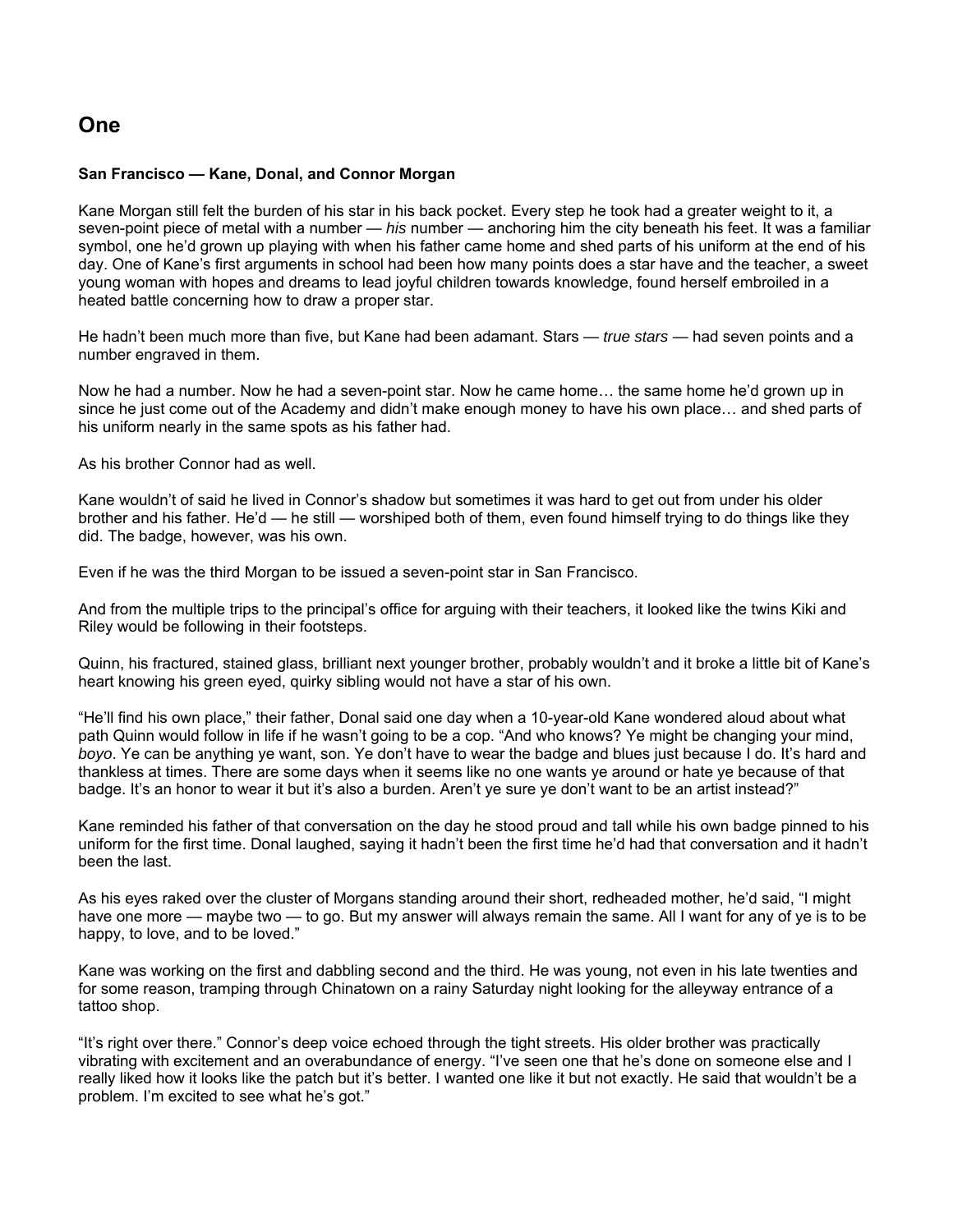"So ye haven't even seen the art?" Donal's eyebrow lifted and Kane instinctively took a slower step, leaving Connor well within his father's firing range while taking himself out of Donal's field of view. "Ye be meaning to tell me that my son is going to be putting something permanent on his skin — something he will have to defend it to his mother — and he doesn't even know what it is?"

"Well, I know it's going to be *Gold In Peace, Iron In War* and there will be a phoenix on it. I just don't know what to look like exactly. But Da, you should see what he's done." Connor's broad shoulders shrugged, and he gave their father a sheepish look. "Besides, I might've told him more than one of us will get a tattoo tonight."

Kane slowed his walk even further. Just in case.

His father said nothing at first. Donal merely gave his oldest son an assessing look then said, "If I come home with another tattoo, yer mum is likely to something to say about it. Let's see how yer man is first. And if he's not good enough, he will not be putting in any ink on ye. Because that is just asking for yer mum to kill me. "

The alley way reeked, and the tattoo shop was practically a cliché. Tucked in between a fortune cookie factory and an all-you-can-eat Szechuan buffet, Lucky Cat Tattoos' door was a slender black plank painted with a grinning *maneko* underneath a pink neon arrow flashing open with a nearly seizure inducing frenzy. There were no windows to see inside of the shop and judging by the three-foot distance between the black door and the two open security doors on either side, there didn't seem to be much space to walk much less have a tattoo shop.

As if Connor could read Kane's mind, he said, "He said there is going to be a long hallway in then the space opens up to the shop."

"I am still reserving judgment," Donal murmured under his breath. "Let's see what is on the other side of the door first."

"If we open the door and there is a large blue temple surrounded by clouds with a horned dog screaming Zuul at us, I am closing the fucking door and they can have Connor," Kane replied to his father's mostly low whisper.

"Just remember, son," the older man gave Kane a mischievous wink. "If anyone asks if yer a God, ye say yes."

"Da, if I'm a God, what does it make you?"

"A fool for letting yer idiot brother talk us into going with him to get inked in a Chinatown alleyway tattoo shop." Donal shook his head. "Well, if things go south, at least he has armed backup."

"Unless a giant marshmallow man shows up. Then we're fucked." Kane smiled broadly at his brother who was holding the shop's door open.

"You two know I can hear every word you're saying, yes?" Connor gave Kane a light punch on the arm. "I'm standing right in front of you."

"Really?" Kane teased. "I thought you SWAT guys couldn't hear over your own awesomeness. Good to know. And if you end up with something that looks like a zombie duck flying over the Golden Gate Bridge, I am going to laugh my ass off."

### §

Lucky Cat Tattoos was, for all intents and purposes, contained within a large cinderblock box.

It shared a bathroom with the restaurant, a Jack and Jill situation that led to several confused Asian women opening the connecting door then apologizing profusely before slamming it shut behind them, disappearing back into the buffet. Its long wall opposite of the hallway to the front door faced the street, a long row of cracked-open jalousie windows letting some of the muggy night air into the closed off space.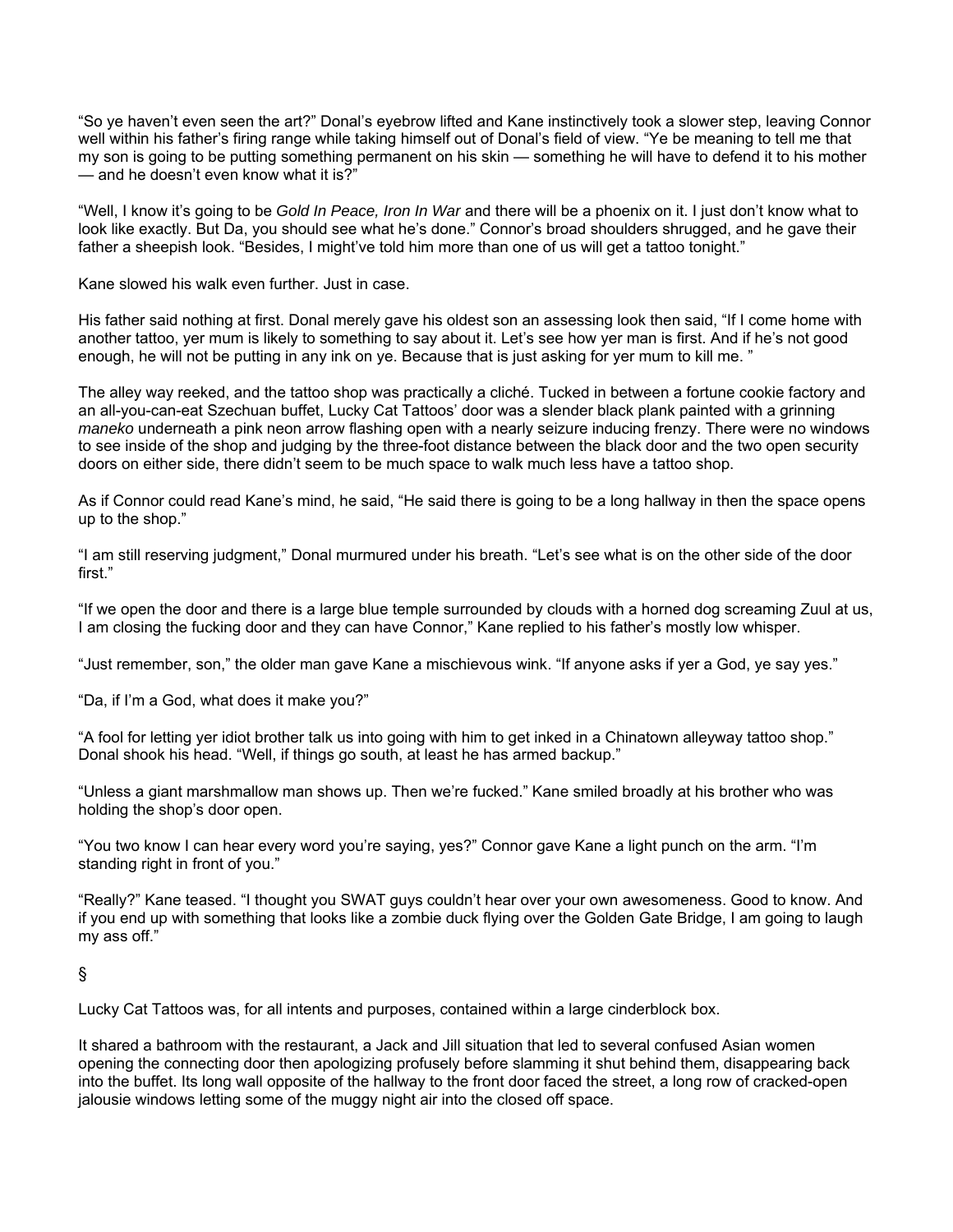"Did you notice, Da, the windows are the kind that let air in but you can't jump out?" Kane ducked behind his father's shoulder, whispering into his ear. "Just in case you are having second thoughts."

"Keep up with that line of thinking and ye'll make inspector one day." Donal replied. "I tried to talk yer mum into putting those kind of windows into yer rooms but she didn't like the look of them. Wasn't worried to too much about Quinn but ye two got up to some nonsense with Sionn and Rafe that put some of the silver in my hair."

"Those days are long over, Da. Well, for me at least. Not like I'm Rafe running around with rock stars." He snorted, thinking of his younger siblings. "Although Kiki and Riley gave us a run for our money but Braden… that's the one that's going to be giving you trouble."

"And yet here I am standing waiting for my oldest to get a tattoo in Chinatown by a man named Bear." Donal scratched at the back of his head, returning a smile he got from a slender man at one of the other stalls. "I hope yer brother knows what he's doing. He said the man came highly recommended so let's see what he's got."

"I like the art he's done and the tattoos he has in his portfolio are nice. But just a spot of advice, Da, unless you want to have a date tonight, you should probably stop smiling every time you make eye contact with that guy." Kane was proud he kept a grin off his face when his father's expression went from thoughtful to confused. "You're an attractive guy. And the smiling isn't helping."

"You're insane, son. I've got to be at least twenty-five years older than that boy."

"Yeah, Da, that's a thing." Kane patted his father's broad back. "And it's probably not helping that you're calling me son. Flash your wedding ring at him. That'll either help or seal the deal."

"Yer more like yer mother every day." Donal gave him a light push towards the stall at the far end of the shop. "Let's see what yer brother is up to. And keep your mouth shut to yer mum about the young man. She gives me enough of a hard time about the women at the PTA meetings."

It was interesting to see the different kinds of tattoo examples each artist had hanging on the walls of their stall. It seemed like most people in the shop specialized in American Traditional with a few spots of Japanese here and there. Connor's tattoo artist was different. His stall was decorated in a variety of styles although the classic eagle, anchor and hula girl were present, there were also whimsical drawings of teddy bears and unicorns.

His portfolio included the first police patch Connor had shown them as an example as well as a couple of others, each with its own flare and take on the force's beloved emblem. The artist definitely had his name passed around through the department because Kane found more than a few St. Michael's in the mix. A sketchbook was open on the table in the stall and they'd interrupted the artist when they'd come in, pulling him away from a screaming eagle with its talons clenched into a torn-up banner.

Kane had to admit when Connor introduced them to Bear Jackson, he had his doubts. The man was Connor's age or a couple of years older and about nearly the same size if not bigger. Bear had a warm smile and a quiet peace about him, a short scruff of beard accentuating his strong features and his dark blue eyes sparkled as he spoke about the sketch he'd created for Connor. The artist and cop bonded for a few moments about being frost giants, chuckling over having younger and smaller siblings, then focused on the artwork Bear had done for Connor's tattoo.

If Kane ever got a tattoo, it would be the one Connor was going to get in a few minutes.

There was an Irish feel to the lines, a subtle Celtic flair to their curves. The shield's emblematic phoenix could have been lifted from the book of Kells, the fire of its feathers knotted and turned and the lettering on its banners were a fine balance between delicate calligraphy and masculine strength.

He coveted the tattoo as much as he'd wanted the fully loaded metal fire truck with flashing lights and working sirens Connor got for Christmas when he was seven, a fire truck Kane eventually inherited and still held a place of honour in his bedroom.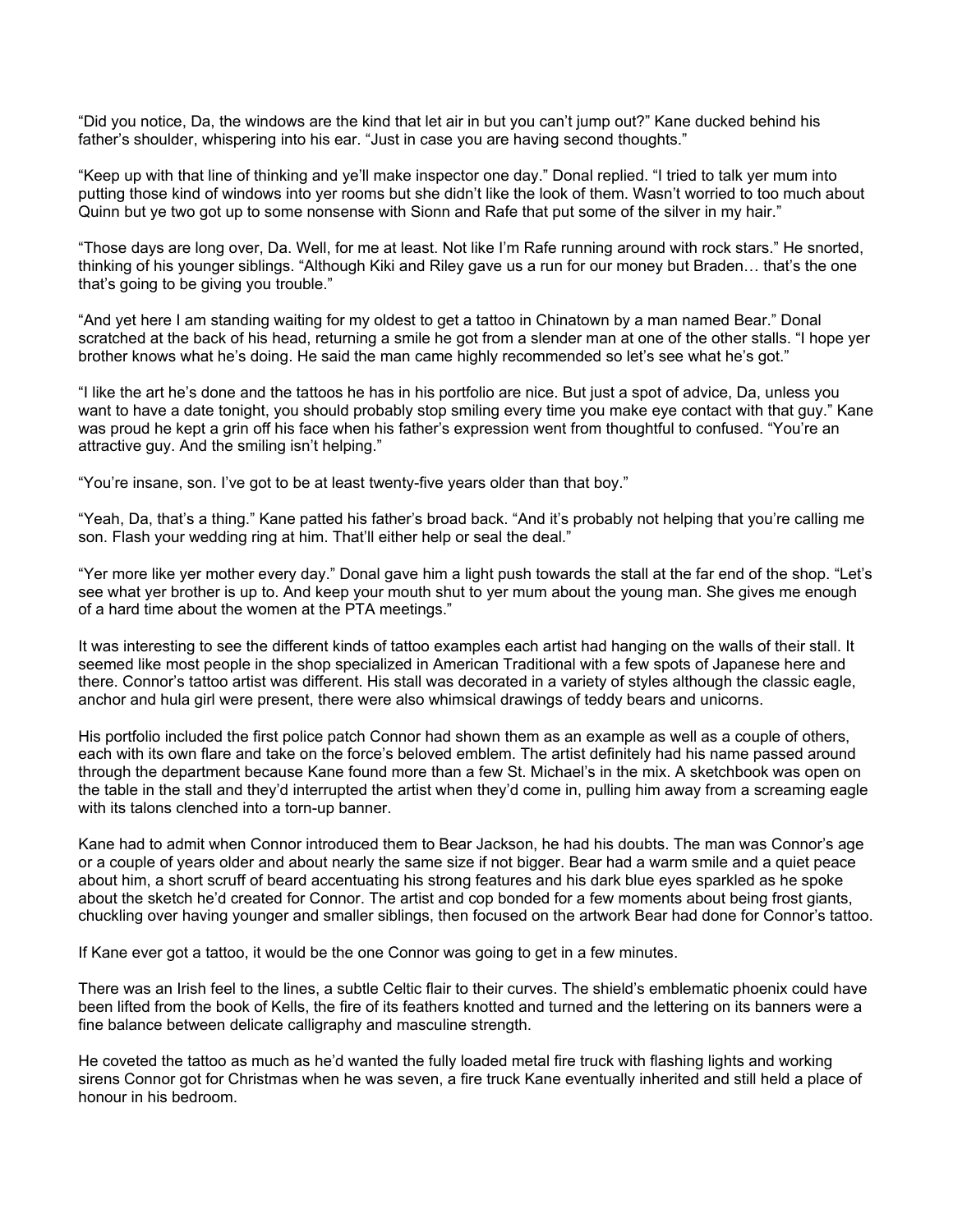"Oh, son," Donal dropped his voice to a hushed whisper. "That is a beautiful piece of art."

"You know, Da, the three of us can wear this together," Connor said quietly. "It's something that connects us. Not that I love the rest of them any less it's just that none of the others understand what it means to go through a door or to hear the crackle of a call come across the radio. It defines who we are in a lot of ways."

"It'll go nice with the Saint Michael I have in my shoulder," their father mused. "What do ye say, Kane?"

It was a singular beautiful piece of art done with such passion Kane could feel the love of the artist in every line. But his star was new, untarnished and clean, a silver seven-point symbol of who he'd always dreamed could be. His father and brother deserved to wear the phoenix and to have *Oro en paz. Fierro en guerra* emblazoned on their skin. He hadn't *earned* it yet. He needed to have more cop in him first.

"I'd like to one day, but I haven't bruised my star yet," he confessed. Tapping at the original art, Kane asked Bear, "In case I can't find you when I'm ready, can I have a copy of the art? But if you're around, I'd like you to put it on me when I'm a Lieutenant. Because I think by that time, I can say I've earned the right to have this on me."

 "Sure." Bear broke out into a wide grin. "I'm actually opening up my own shop in a little bit down by the pier. Signed the lease today so when you're ready, or if you want to get *any* tattoo, come find me at 415 Ink. I'll be looking for you."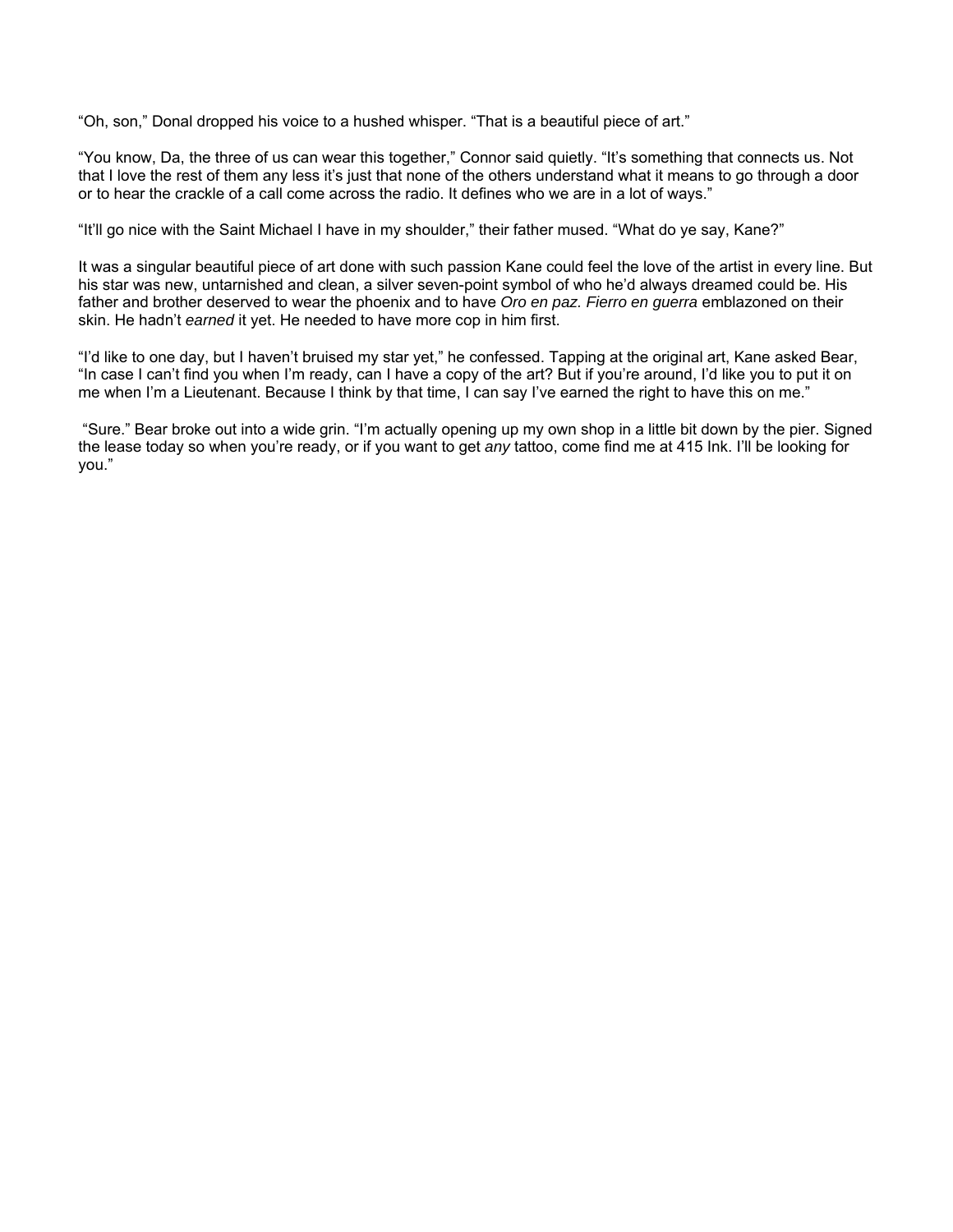## **Two**

## **Tokyo — Damien Mitchell and Miki St. John**

Tokyo was a tangle of lights, metal, cars and a language Miki couldn't understand to save his life, but the food was amazing and the crowds were incredible. They were scheduled to play four shows in Japan, sold out crowds in every arena but it was Tokyo that they'd been waiting for.

## *Bukodan.*

The night before had been… mind blowing. Miki couldn't imagine how their lives could get any better. Standing on a stage — a legendary stage — for the sound check, he'd been humbled and driven into an anxiety spiral only broken when Damien placed his hand in the middle of Miki's back, pressing between his shoulder blades.

"If we sell out, I'll get that tattoo I've always wanted," his brother whispered beneath the buzz of the amps firing up behind them. "Dave hook me up with this guy here in Tokyo that's apparently this incredible tattoo artist. It's really underground here but if you know a guy who knows a guy, they will ink you. I've already talked to him on the phone and I kind of want you to be there."

"Where the fuck else would I be?" Miki snorted. "Even if we don't sell out, do it. We're fucking playing at *Bukodan*, D. The fact that we're on this stage is… I don't have any words, brother. Get the tattoo. I'll be right there with you."

His ears were still ringing and just like any large show, every time he turned his head, Miki heard a buzz, an audible kiss left in his hearing from standing in front of stacks of amps. It was an occupational hazard at times and he knew he should have worn the discrete earplugs Johnny tossed at him at the beginning of every show, but they dampened the sound of the crowd and Miki wanted to hear every damned last bit of applause and every shrieking cheer.

Because he would never play that stage again. Or at least he would never have that first time ever again and he wanted to bathe in the furious glee of the audience singing back at him and dancing to their songs.

The buzz was so *fucking* worth it.

Damien found a driver to take them, mostly by bribing the hotel's concierge to find and someone who would bring them to the depths of Tokyo's underground after the band's chauffeur refused. The car was dinky and battered, but the young Japanese man who'd popped out of the driver's side door had been delighted to meet them, asking for their autographs while holding up a bootleg CD of their first album. They'd thankfully signed it, and Damien asked one of the bellhops to grab their driver a band shirt from their storage area, sealing their friendship with the improbably named Stan.

"Maru Tattoos?" Stan said in a heavily accented English when Damien showed him the address he'd gotten over the phone. "You are going to get a tattoo? Here?"

"That's the plan," Damien responded. "I'm supposed to be there in an hour. Think we can make it?"

"I can get you there," Stan promised. "Hard to park in the area but I will find a space after dropping you off and wait. You call when you're done. I'll give you my phone number."

"It's going to be hours," the guitarist warned. "I don't even know if it's going to get finished today. It's a back piece."

"Then I will come to the place and if you need something, I will get it." Stan pulled into an insane stream of traffic, waving his arm out the open window as he merged. "You will need lots of caffeine. It will help with the pain."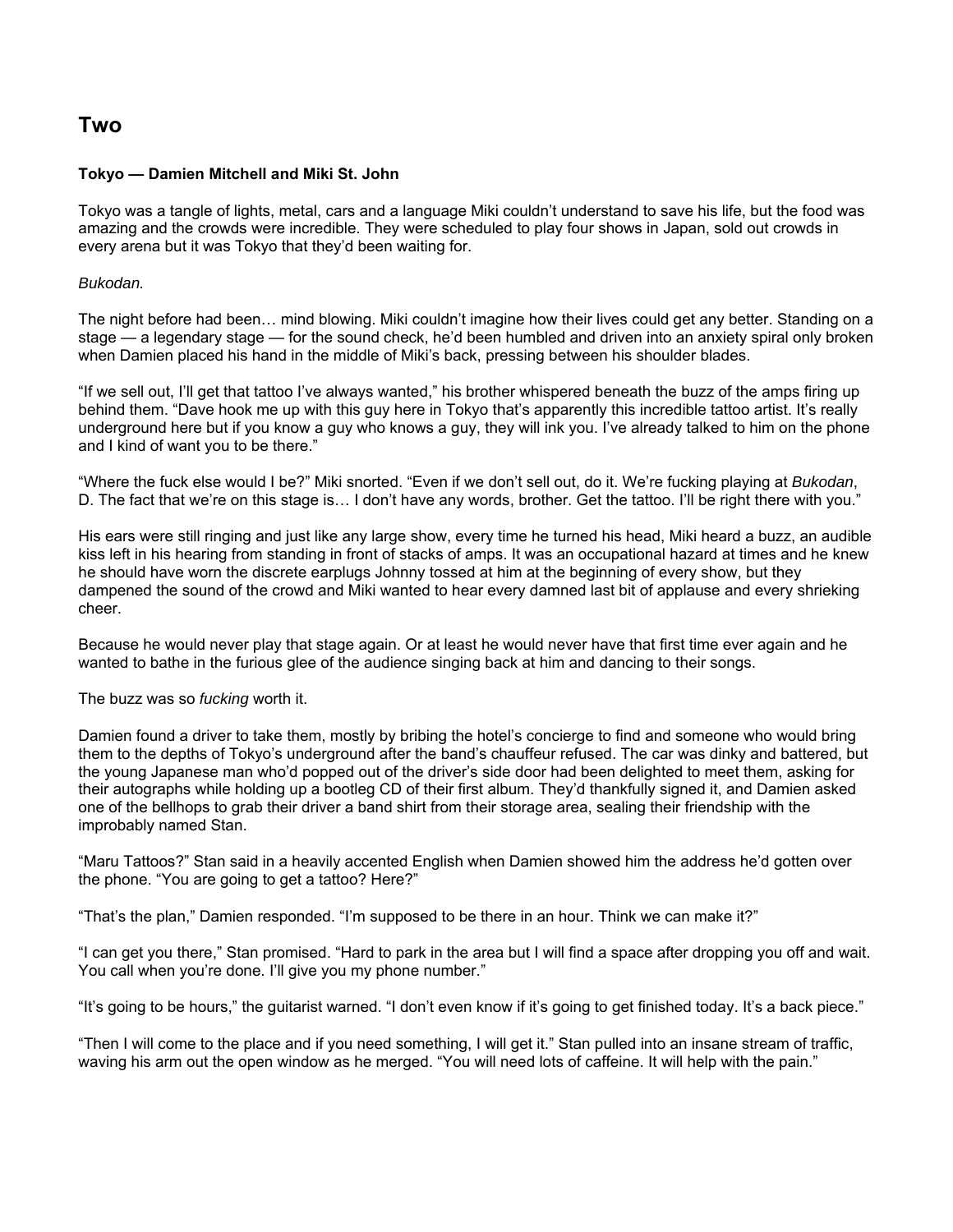"Well, I was kinda hoping for whiskey," Damien muttered across the back seat to Miki. "But I guess coffee is the next best thing."

Stan hadn't been joking. The streets got smaller and smaller until even the small speck of a black car had a difficult time weaving in and out of the tight turns. They pulled up to what looked like a sidewalk and turned right, narrowly avoiding a placard with a dancing duck holding a pair of chopsticks on it. Miki grabbed at the strap dangling next to the window, gulping when it came off in his hand. Damien merely laughed then hooked his arm around Miki's waist, holding on tightly while Stan made another insane turn. As quickly as they dove down into the narrow, dark alleys, the car came to an abrupt start, and Stan twisted around, grinning maniacally.

"Can't drive more. Too tight." Stan punched a finger forward, pointing down a walkway to the left. "See the red sign with the circle on it? That is Maru. You go there and I will come find you. You want coffee? Iced? I'll bring some *ika* too. You will want something to eat."

"That's cuttlefish," Miki muttered to Damien under his breath.

"Did I like it?" Damien whispered back.

"I do. But I liked the hot one better." Miki dug into his pocket, coming up with a handful of yen. "Can you get the spicy one? Or the rolled sweet one? Those are good."

"Can do." Stan grabbed at the money. "I'll come find you."

A few moments later, Damien and Miki stood under a dimly lit array of paper lanterns, watching Stan's little car zoom away, screeching around a corner and disappearing from view. Clearing his throat, Damien chuckled, nudging Miki in the ribs with his elbow.

"Think we'll ever see him again?" He asked through a laugh.

"God, I fucking hope so. Because if not, we're going to have to call up Edie and beg her to send someone to come out and get us," Miki grumbled. "And she does not like getting those kind of phone calls. Remember what she did to Dave when he got caught in that manatee tank in Florida?"

"Dude, I think that had more to do with the manatee tank then the call coming in at three in the morning," Damien replied. "But yeah, she was not happy. Well, hopefully Stan comes back and if not, we'll just find someplace to drink. It's almost ten right now, maybe we won't even be done until breakfast time and it'll be fine."

There was barely enough room to walk and both of them had to duck several times to avoid a low-slung wire or lantern dangling in the way. Judging by the glass beer and sake bottles in wooden racks hung above many of the curtained doors, the alley was where someone came to drink. The boisterous laughter breaking free of one place was as familiar as any Miki'd heard in countless cities, but the food smells wafting from a walk-up yakisoba shop definitely was Tokyo, a rich blend of salty savoury with a hint of curry beneath it. His stomach grumbled a bit as they passed, Damien catching him by the elbow when Miki slowed to peer at the picture menu taped to the side of the shop's open order window.

"Later. Or at least come back when I'm screaming in pain and need something in my mouth besides my own tongue," Damien said, hurrying him along. "The shop's just right there."

"Fine," Miki reluctantly agreed. "But you owe me some noodles. Maybe even a beer."

"Jesus, if it's not music, it's food. You've got two tracks in that busy head of yours," his brother replied. "Let me just meet up this Ichiro Tokugawa guy and I'll cut you loose to get some noodles. Just… don't pull a Stan. I want you there when he starts."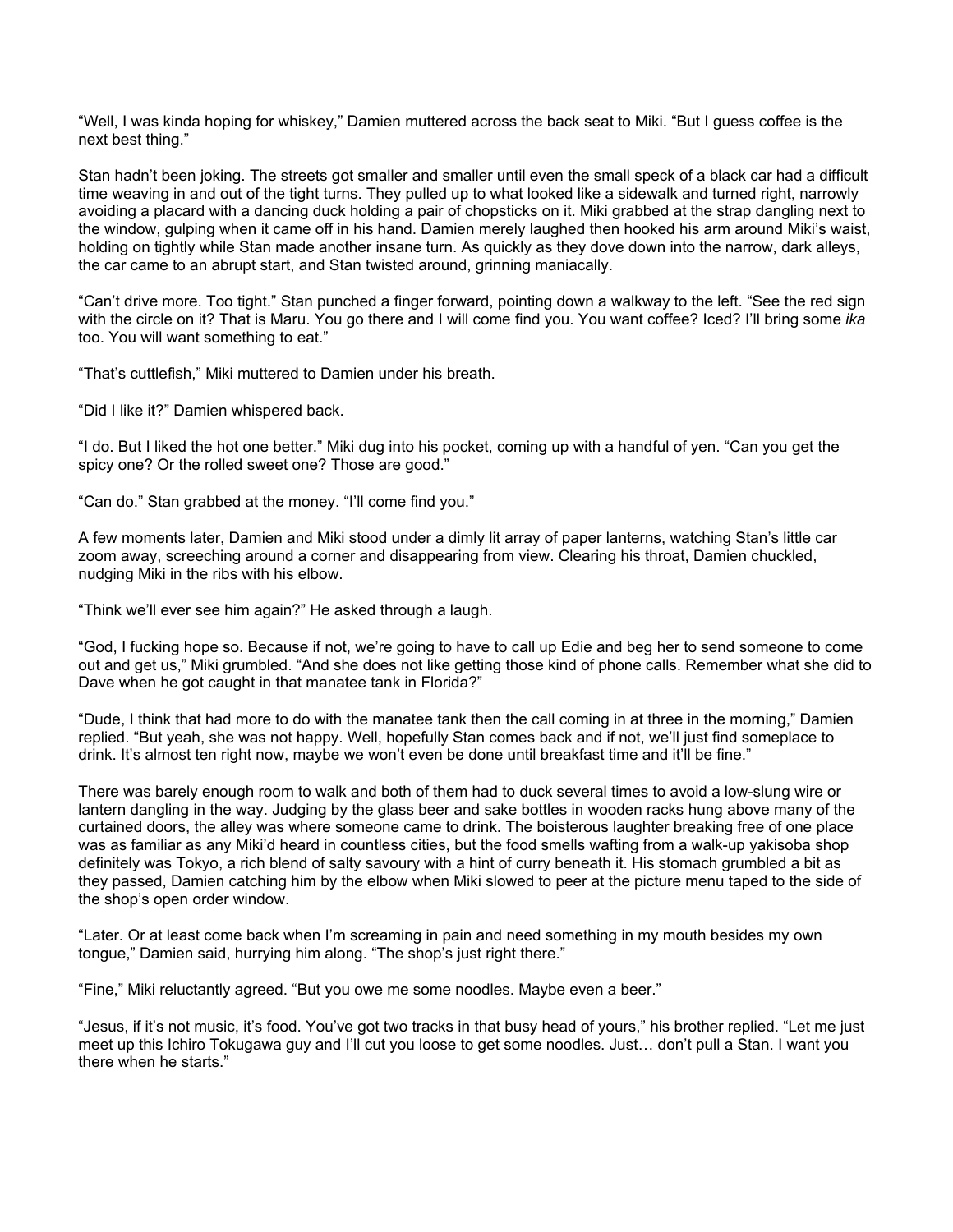"Dude, I'm not going anywhere," Miki promised. "I'm here 'til the end. And if this Ichiro guy screws up your tattoo, I'll even buy you that whiskey… right before I call Edie to come bail me out of jail for murder."

§

The first bite of pain came fast and hard, a splash of fire on his skin then settling into his bones. Gripping the back of the chair he was sitting on, Damien breathed through the sting of coals being dragged across his flesh and focused on whatever was in front of him…whatever he could see through the filmy veil of tears clouding his vision.

He'd loved the tattoo, an elaborate kirin with a defiant smirk and flaming mane, but Ichi warned him it would be more than a few sessions to complete. They'd made arrangements to meet again in San Francisco and Los Angeles when Ichi came over to do a tour, but the initial work—the hardest part—would be done in Tokyo, a six to seven hour stretch of outlines and packed in black stippling.

There was going to be a hell of a lot of drinking once he was able to get out of the chair.

His brother Miki was hungry…although to be fair, Miki was always hungry.

He'd gotten taller since the day Damie heard him belting out Joplin on a Chinatown fire escape and gained a bit of muscle mass, adding a wiry strength to his lanky frame. His hair was longer, a messy chestnut-streaked brown mane and his face had filled out, taking him from a chipmunk cute kid to a stunningly pretty young man. His greenflecked hazel eyes were the same, guarded, skeptical, and usually hooded, taking in everything around him.

Just like he was doing right now.

At midnight, the tattoo shop was busy, filled with the chatter of artists and a couple of clients who kept sneaking glances over at the mixed-race singer sprawled out over a weathered velvet wingchair Ichi'd dragged over for Miki to sit in. Sitting was… difficult for Miki. He lounged into things, his lean body was a sinuous liquid pour of elegant dismissal of physics and manners, his long legs draped over chair arms. If it were anyone else, Damie would have thought the artful arrangement of limbs and the erotic cant of Miki's head against the chair's upper swoop was a calculated pose meant to seduce and arouse.

Damie knew better. Miki was fucking oblivious.

Not so much that his eyes didn't narrow when Damien hissed at the mounting pain but still, clueless as to how he was affecting many of the people in the shop.

Oddly enough, as gorgeous and sensual of a creature as Miki was, he did absolutely nothing for Damien… except invoke a need to protect and possibly shove as much food down his brother's throat as humanly possible.

Someone in the shop switched the music over, flipping from classic L'arc En Ciel to Sinners Gin and Damien laughed at Miki's eye roll.

"Why don't you get those noodles you wanted?" Damien suggested through a hiss. "I'm going to be here a while."

"Want some too? Or do you want me to grab you some coffee instead?" Miki eased up out of the chair with a sinewy grace. "I've got my card on me and some cash but the noodle place had one of those signs so I should be okay."

"Just… grab me something cold. Jesus fucking Christ this hurts." Damien gulped down some air, hoping to cool off the burn from the inside out. Ichi made some murmuring noises he took as a question about if Damien wanted to stop so he shook his head. "I'm good. It just… fuck, right over that spot."

"Spines are the worst," Ichi confirmed then hummed to himself. "Well, necks. Anything with connective tissue. The pain travels sometimes so you'll feel it in other places. If you need to stop—"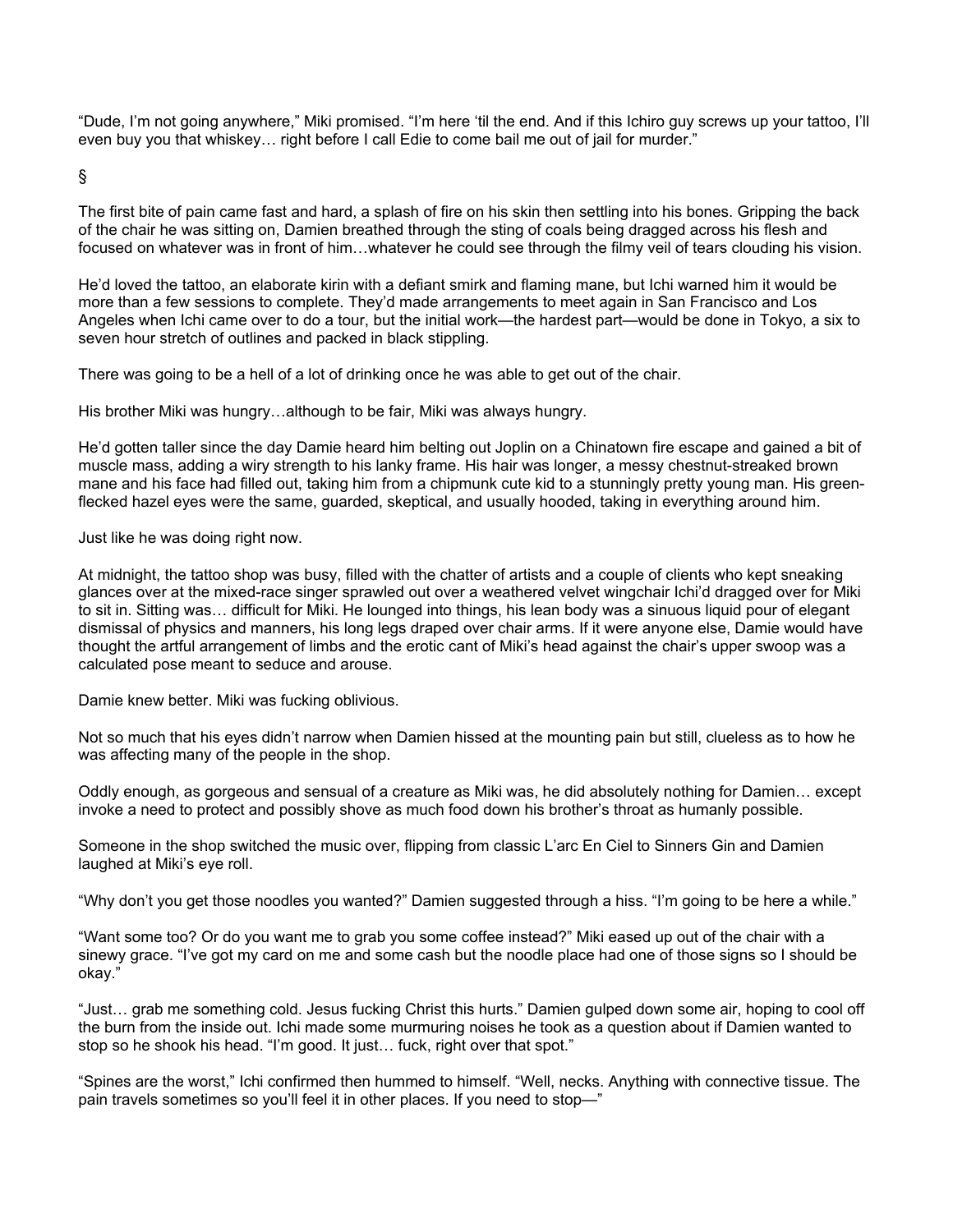"He won't," Miki snorted. "Stubborn as fuck. Probably crawl back out of his grave because he's not ready to be dead when the Reaper comes for him. Just you watch."

"Go get your damned noodles. And maybe a beer," Damie chanced a glance over his shoulder at Ichi. "Beer okay? Can we drink? Do *you* want to drink?"

"None for me. I'm… driving a needle," the Japanese artist teased, shifting his chair around to work over Damien's shoulder. "And yes, you can drink… a little bit. Just do not get drunk. Not good for the skin. If they have an iced Coffee Boss that would be nice."

"Okay, some pisswater beer for Damie, a coffee thing for Ichi and noodles for me." Miki grunted at them. "I'll be back in a bit. Hopefully they've got chicken. I mean octopus is okay, but I'd rather have chicken."

Ichi grew still, pulling the buzzing needle away from Damien's skin and a thoughtful expression settled on his handsome features as Miki ambled out of the front door, letting the *noren* drop behind him. Damien knew that look. He'd seen it a thousand times before, but Ichiro simply dipped his tattoo machine head back into the ink well and began again.

"Jesus, I don't know what's worse," Damien muttered. "You working on it without stopping or you stopping long enough for my skin to think it's over and then you start again."

"I think it's worse when they stop." Another dip and the burn began again in a different spot. "Tell me about your friend. He looks… complicated. Beautiful but *very* complicated."

"That is possibly the best description of Miki St. John that I've ever heard." Damien held himself extremely still as the needle drifted back across the spine. It hit a cluster of nerves and his toes began to tingle then it drifted away, filling in another line. "If you're interested... he likes guys — for the most part — he's just kind of... a mess."

"Do you say that because he is not sentimental or because you want to keep others away from him?" This time the pinprick of pain did not come for the needle but rather from Ichi's words, but Damien hissed anyway. "I like how he looks. And he seems like he would be a challenge but not one that I would survive. His skin is on too tight and you seem to be the only one he trusts. I would sooner offer him friendship than anything else. I think that is something he could return without me losing any of my fingers. As much as I would love to see how he tastes, I like having my tongue in my mouth."

"Yeah, I don't know if there's someone out there who will ever when Miki's heart but if he exists, I hope to hell he has a strong stomach because that fucker eats the weirdest things." Another buzz, another burn, and Damien settled in against the chair, thinking he finally had gotten a grip on the pain coursing over his skin when Ichiro circled back, adding an embellish. "*Motherfucker*. Jesus, and somebody did this to Miki when he was a kid?"

If Ichiro was curious about what Damien said, he didn't get a chance to ask because Miki came through the shop's curtained door holding a plastic bag in one hand and what looked like a short bottle shaped can in the other. His brother paused for a second, probably caught up in the tangle of his own lyrics wrapping around him as he walked through the shop. Ducking his head down, Miki stalked forward.

"Hey, D! I got you… what the fuck is this?" Miki studied the can as he approached the stall. "It's Michelob. Guy says it's American, but I don't know it's Japanese. Could be horse piss but he said it was the best they had. Ichi, I got you a couple of those coffee things. Where can I put this stuff down? Can I eat in here? Or do I have to go back outside?"

"No you're fine," Ichi informed him. "Have a seat. You can use the table over there if you want. When Damien feels the need to stop, he'll be able to reach for his drink."

"I've changed my mind," Damien grumbled. "Go get me some fucking whiskey."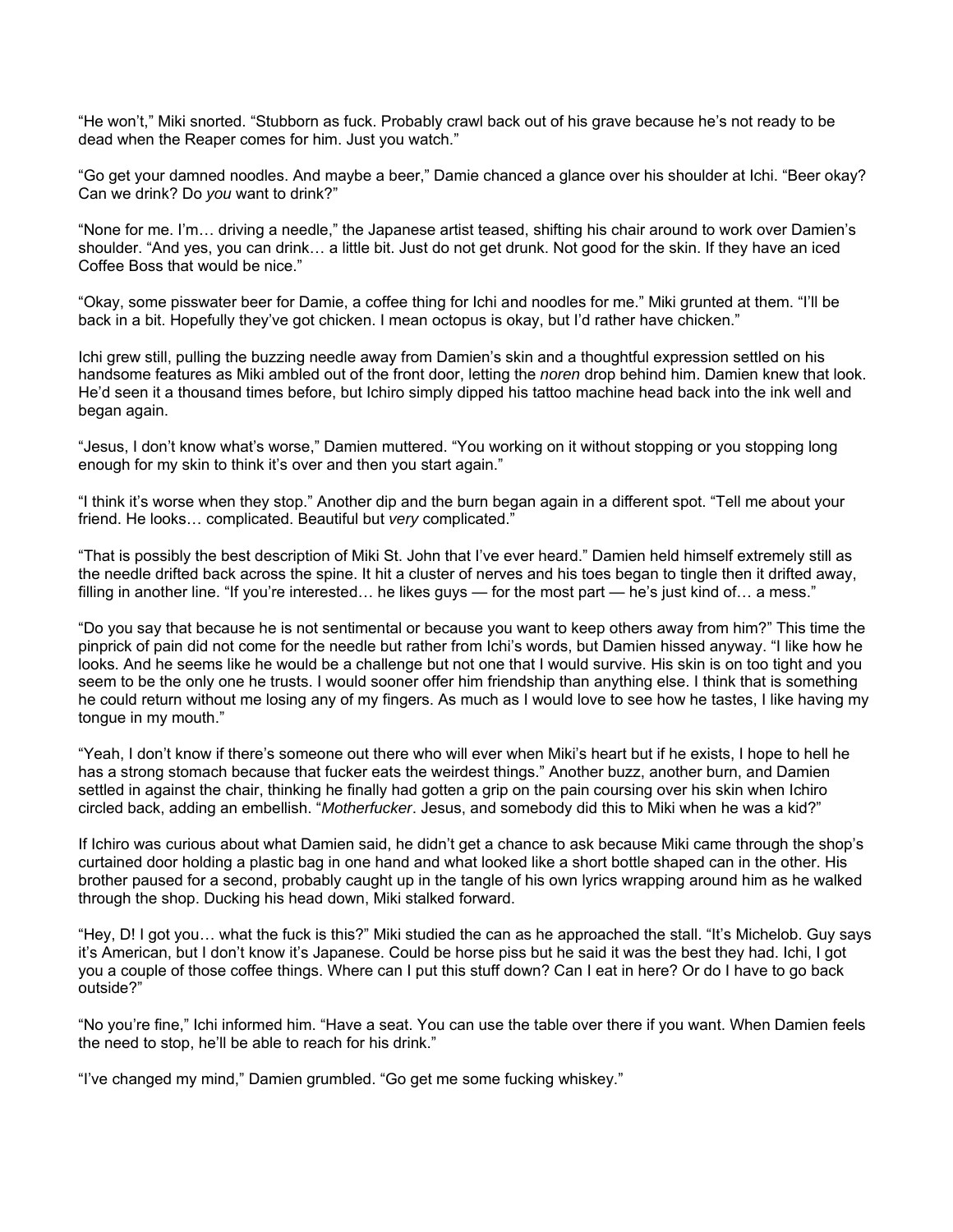"You're going to have to be happy with the beer for right now. I'll get you something after I eat." Sitting down on the wing chair, Miki dug out a Styrofoam container and a pair of chopsticks then opened it up, letting out a cloud of pungent steam. Whatever Miki brought back with him smelled more like someone had dredged the Bay and served up in a taco than anything edible but knowing his brother, Miki didn't care. "I want to eat this while it's still hot."

"I have literally seen you eat a forkful of macaroni and cheese that is fallen into a snow bank. You don't give a shit if your food is hot. You don't even give a shit if your food is *cooked*." The next line brought tears to Damien's eyes, and he ground his teeth together to stop himself from yelping. "Pass me the *fucking* beer."

There wasn't enough alcohol in the can to do anything other than dampen the back of Damien's mouth, and he gratefully accepted one of Ichi's coffees, hoping the still missing-in-action Stan have been right about the caffeine. Either he was getting used to the drag of fire across his flesh, or Stan had been right because after a few minutes, the agony didn't seem so bad. He was actually considering telling Ichi to see how far he could go when Damien spotted the six-inch long pink tentacle Miki slurped up from his noodles.

"Okay, that's kind of disgusting." Damien wrinkled his nose. "I'm getting tattooed here and you're doing Cthulhu impressions."

"Fuck you. You're just mad because I won't get you some whiskey until I'm done eating." Miki picked up another piece of a cephalopod with his chopsticks and nibbled on its end. Gesturing with the tentacle, he said in his husky, smoky voice. "That looks like it hurts."

"Shit, you think?" He sneered back only to get flipped off. "You don't remember what it feels like?"

"Me?" Miki glanced down at his arm, his tattoo hidden under his sleeve. "Nope. I don't remember anything."

"He said you got a tattoo when you're a child," Ichiro commented, circling back around to Damien's other side, his rolling chair squeaking as he moved. "That is... wrong. Never children."

"Yeah, nobody asked me," Miki said, putting down his chopsticks. Dragging up his sleeve, he showed Ichiro the mangled, patchy blue lines on his arm. "One of the cops told someone it meant Mieko so they wrote that down is my name but…"

"That is not what that says." Ichiro's frown grew deeper. "I don't recognize it. Not that I know every kanji but usually I can hammer away at the edges of one. I've never seen that."

"Yeah, nobody else has either. Or least a couple of times when I brought it up to someone I thought might know," Miki said, pulling his sleeve back down. "They just change the subject and walked away."

"Hey, I've got an idea." Damien set up before Ichiro began again. "Do you think you can cover it? I mean, Miki, you hate it. Ichiro here is a God and how often are you going to have some free time and there is a tattoo God right next to you?"

For a moment, Miki's face softened with an expression Damien could only call regret and then his brother, in true Miki form, picked his chopsticks back up and laid Damien's soul out for the vultures to pick clean.

"I can't do that, D. What happens if someone comes looking for me and all they have to find me is this?" Miki tapped at his arm with the blunt ends of his chopsticks. "This is all I have that's really me. Everything else is something gave to me like leftovers and hand-me-downs but this — as fucking ugly as it is — is all I've got that's mine. So maybe one day, when I've given up on anyone giving a shit about me, I'll get it covered. But for right now, it stays. Because someone still might need me to have it. And I want them to be able to find me."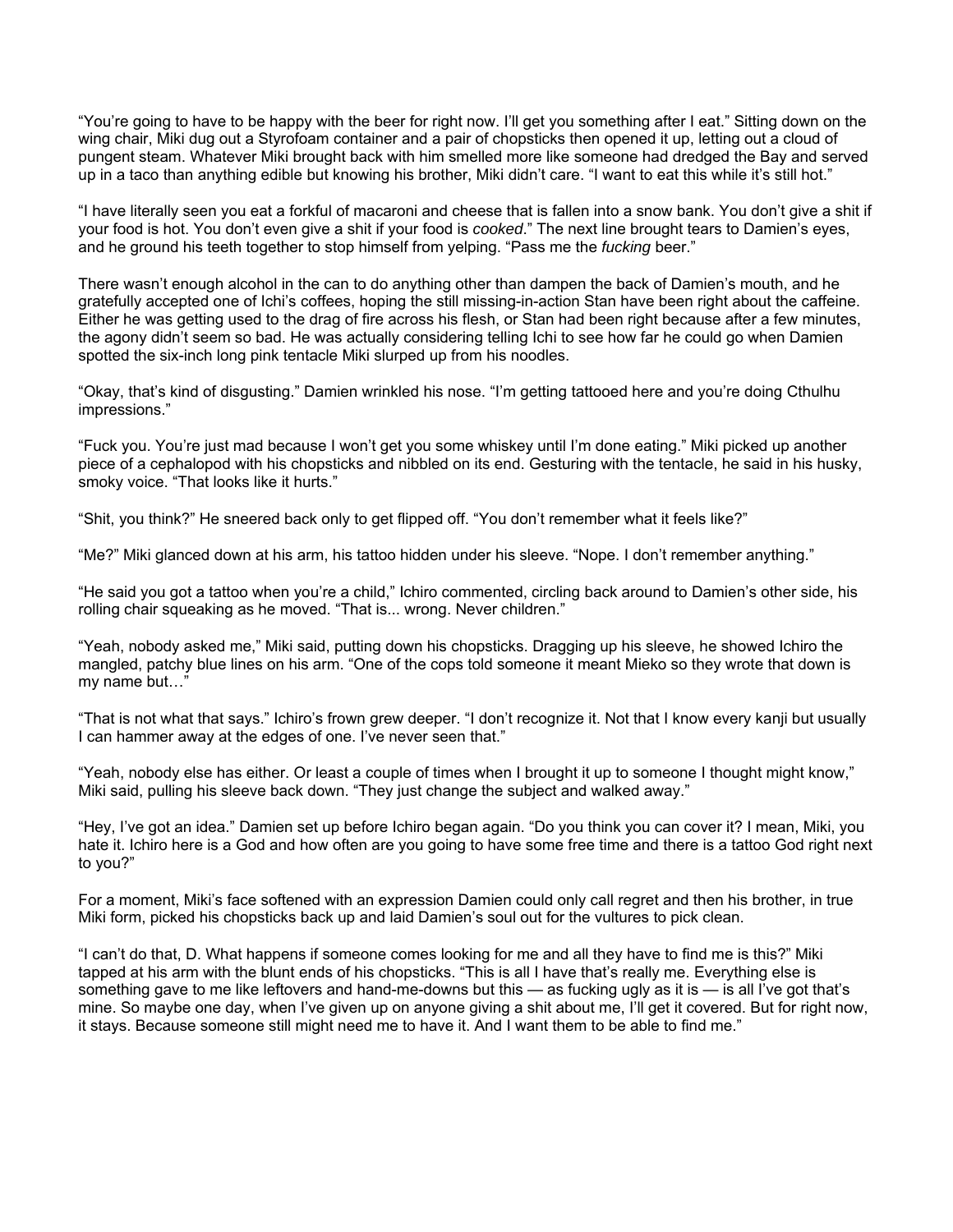# **Three**

## **Los Angeles — Cole McGinnis and Ichi Tokugawa**

"I thought this was supposed to be a simple job!" Cole yelled over his shoulder. "Go left! We can get some cover in those bushes!"

When dealing with my older brother Cole the phrase hindsight is 20-20 always comes to mind. The simplest things always seem to go wrong and for some reason, either a gun, knife, or fist fight breaks out in his immediate vicinity. Sometimes, it is even a combination of two or more of those events.

In this case, it was a brawl but the evening was young yet so there was still time to add more elements to the fuckery Cole delivered us into.

Technically, he was right. It was supposed to be a simple job. I know because I was the one who hired him to do it.

"We can't —" I began to yell at him, but he'd already made the turn and we plunged through a nest of tangled hedges, trying to get away from the small mob of angry Japanese elders chasing us.

There was no talking to Cole when he was in full samurai mode, or at least that is how I thought of it. If he'd been pure Japanese and not gay, my father would have taken him into the Tokugawa fold and made Cole his heir. He was everything I was not, something that became more and more apparent the longer I got to know him. There was a fatalistic elegance to his desire for justice and truth, an unwillingness to turn his back on a tenuous situation even though it meant he could come to some harm.

When I'd first met our eldest brother, Mike, he told me our middle brother led with his heart instead of his head. Since my first impression of Mike was of a man who took precautions and planned out every situation down to the last detail, I took his words with a grain of salt — another Cole-appropriate saying — and expected our shared brother to be simply a bit more relaxed in nature.

What Mike meant to say was Cole Kenjiro McGinnis was bat shit fucking nuts and would run into a burning building if someone even whispered there might be a kitten inside.

I knew that. I hadn't believed it until the day someone began shooting into a crowd of people on a Los Angeles street and my beloved, crazy older brother ran towards the gunfire.

My life up until that point had been exciting and risky — or so I thought — but in a blink of an eye and without any warning, I found myself thrust into Cole's world and it was terrifying. I'd never tasted fear before. I'd *felt* it. I'd had its sharp fingers run over my skin but the astringent bitterness of its kiss in my mouth was something I'd never imagined. It paralyzed me. I was man enough to admit it afterwards but in that moment, all I could think of was… I didn't want to lose my brother.

That's when I discovered that Cole had a greater calling… had a greater courage than I did.

He was also foolish, reckless and didn't have a single scrap of self-preservation in his entire body, but he faced down monsters and demons for the people who couldn't… even when he didn't have to.

But we were both in agreement that when faced with a band of enraged, mostly-retired yakuza from Kyoto who'd come over from Japan for a funeral it was better to run than reason things out. Considering the grieving widow had led us to the back room with the intent on showing me the deceased man's antique tattooing implements and had been surprised to find his friends gathered around his recently de-coffined body laid out on a table, Cole had been remarkably calm. Even when the yakuza grew incensed when the dead man's widow told them we were there to buy his entire private collection despite their insisting she had no right to sell them off.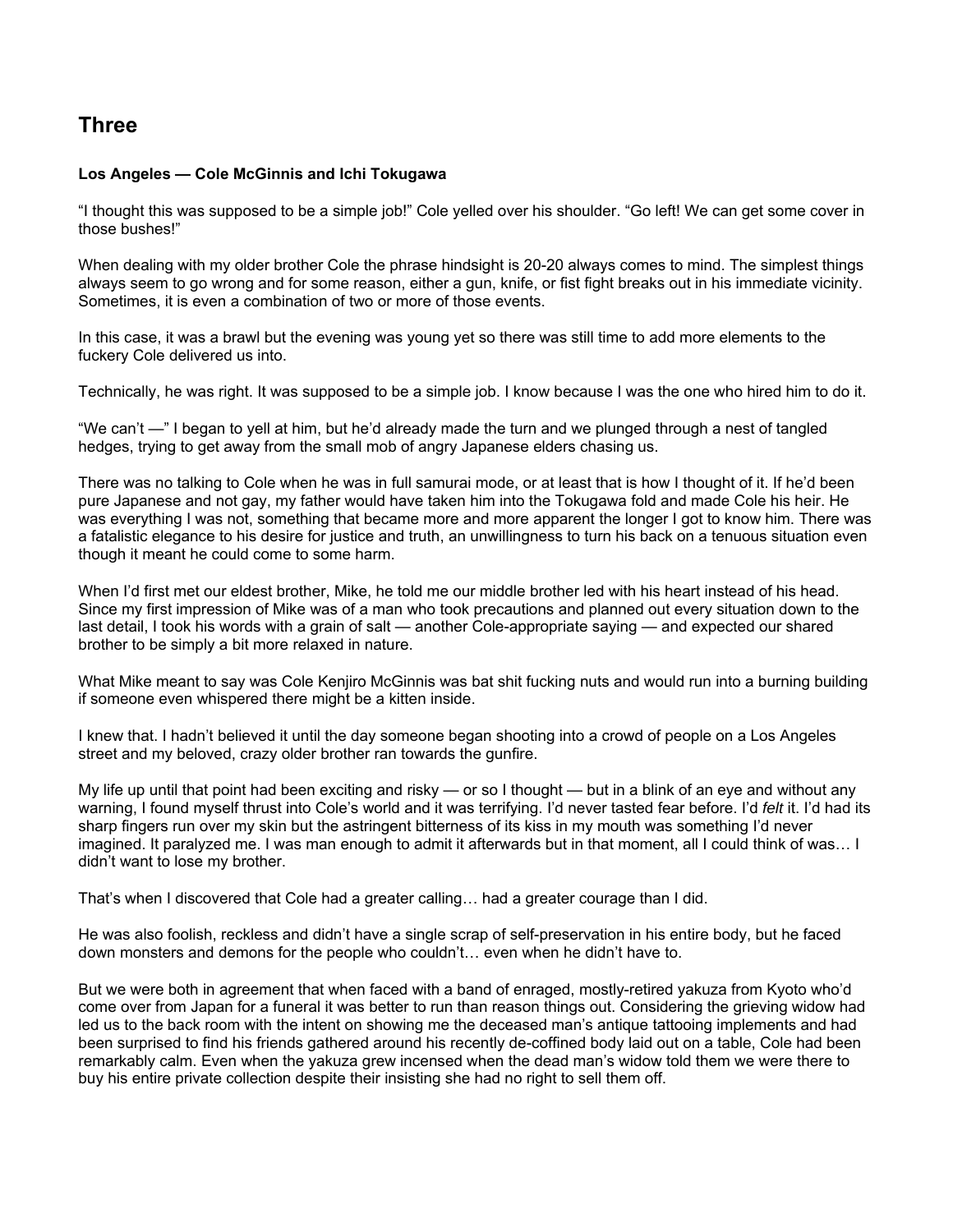Cole's Japanese extended to knowing what kind of ramen to order and how to pronounce our various names, so he stood by blissfully unaware when the yakuza began to threaten to use our guts to strangle us with and only seemed to know something had gone wrong when I backed up into him and told him to run.

My brother… he is very good at adapting to changing situations and facing down death without panicking.

He didn't ask questions when one of them threw a punch at him or blinked when another drew out a small, sharp blade and tried to gut me. Cole realized we were blocked off from the door we'd come in, so he'd picked up a chair and threw it through a picture window to give us an exit and told me to hurry up. There were no recriminations or blame. Just a casual flat out run through the twisted streets above Little Tokyo.

I appreciated his restraint especially since I'd been the one to put us in the middle of a make shift abattoir while the former criminals were gathered around their friend's embalmed corpse, discussing how they would skin him to preserve the decades of intricate tattoos.

"I think we are behind a school or something," Cole said, not even panting hard despite the full trot he'd fallen into. I knew his stamina came from the miles he ran with my husband Bobby as well as the regular boxing sparring matches they had every week, but I still hated him for it. Grabbing my arm, Cole yanked me through a slender break in a standard of juniper trees. "Ichi, this way."

"Do you even know where you are going?" I was trying not to breathe heavily, but I needed to take a moment to suck some air into my lungs. Once again, I made a promise to myself to stop smoking kreteks and maybe work out a bit more, but I knew it was a lie.

"Sure." As in all things, Cole sounded confident.

I knew this was *also* a lie.

Especially since we'd made a wrong turn at some point and the sidewalk ended.

We, however, were going too fast to stop.

There was something about falling twenty feet at a dead run. The momentum we picked up was fierce, and the hill was a sharp, unexpected catastrophe. One moment I had solid ground beneath my sneakers, and the next I was flying.

I was airborne for about three… maybe four glorious seconds when gravity snatched me and threw me down into the ground.

That was when I discovered Los Angeles' highway landscaping crews did not clear all of the rocks from the ground before they rooted ice plants into the soft soil.

We landed hard, rolling over slick, spongy succulents and my spine felt every jut of rock embedded in the soil on the way down. Luckily for us, the hill ended in a gradual slope and we tumbled onto a broad sidewalk lining one of the busier Los Angeles avenues. A truck's horn blared in my ear, but I didn't care because the ground was not moving beneath my back and despite the aches and pains in my limbs, I was just glad to be alive.

It also seems like the yakuza had stopped chasing us because I couldn't hear any Japanese other than the swearing going on in my own head.

"You alive?" My brother asked from his prone position next to me. He began to sit up then probably decided it would be too much effort because he lay back down with a groan. "I'm going to take a minute."

"I'm fine. Just … bruised probably," I wheezed out, staring up at the streetlamp directly above us. "*Baka*, after all of that, I didn't get the dead guy's antique tattoo instruments. I was supposed to meet his widow."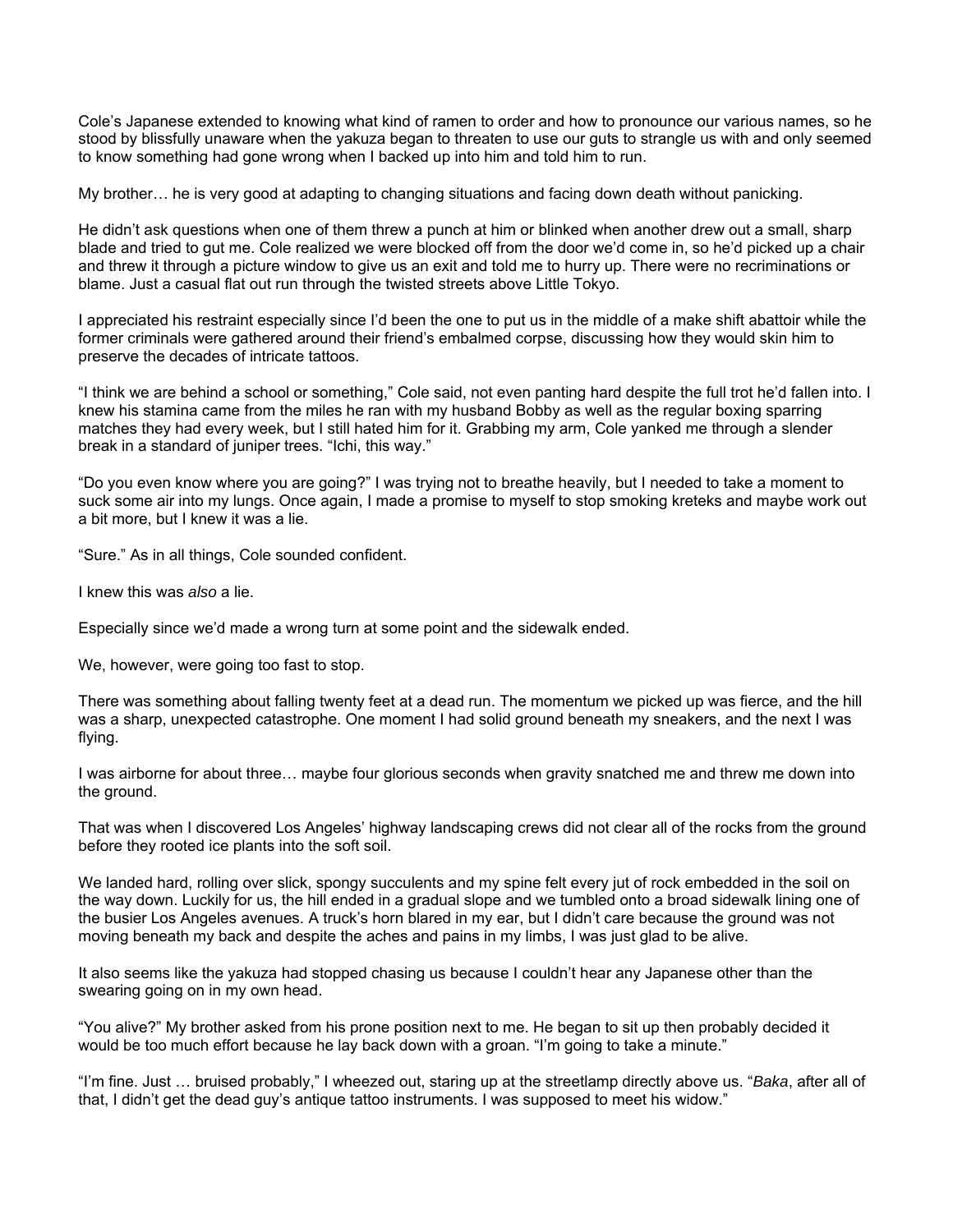"Well, if it was that rolled up bundle of cloth on the table next to his leg, I've got that in my jacket." Cole leaned his head back, meeting my eyes. "And if it's not, then I owe the guy I kicked in the balls to let go of it a really huge apology."

§

The Little Tokyo top-floor apartment I shared with my husband Bobby would've been the smart choice to go get cleaned up but there were two reasons why my Hollywood tattoo shop was a better option. Bobby had a tendency to say I-told-you-so even if he hadn't actually warned me off of doing something. In this instance, I went in knowing Cole was bad news to any plan, and yet I'd persisted, asking my brother for his help.

It was a staggeringly humbling experience to have one's husband look up from what he was doing, his jaded smoky gaze raking over me and then glancing behind me to my brother — his best friend — when we both look like we had gone more than a couple of rounds with an Ent.

I knew how that conversation would go. I'd had it more times than I cared to count. There were variations, mostly situational, depending upon what Cole and I had gotten into but still… humbling. There was a certain way Bobby snickered silently. I'd never met a man who could with a curl of his lip and a lift of an eyebrow communicate so much mockery he didn't have to say anything for me to know he was laughing at me inside.

And sometimes, he even laughed out loud.

This was going to be one of those times. Because my crew working the shop that night certainly busted out in an uproarious thunderstorm of applause and guffaws when Cole and I walked through the front door.

"Laugh while you can, monkey boy." Cole muttered at Susan, one of my lead artists, quoting from a movie he loved. "Although, I suppose in your case it would be girl but that's not what Bigboote says."

"Oh, I'll take the boy part," Susan said through her giggles. Her round face dimpled as she chuckled, making a big show out of circling around me to inspect the damage. Normally, I liked the Seoul-born and raised woman but today I wasn't feeling much love. "You have leaves coming out of your ears, *oppa*."

"What the hell *happened* to the two of you?" Trey, the second artists on shift that night, was a child born to a generation of hippies, his long blonde hair twisted into thin dreads and held back by a chromatic scarf he'd woven himself. "I thought you two were just going to pick up the old man's punch tools."

"I got them… thanks to *hyung* but we ran into a small complication," I started.

"We had to fight off the yakuza for them." Cole nodded when Susan's eyes widened in amazement. "Well if by fight, you mean runaway then we did a mighty battle. One minute we were standing around at a memorial — which was kind of awkward — and the next second, his friends were throwing punches on us."

"You really need to work on your Japanese," I muttered at my brother. "They were debating whether or not to remove his tattoos and donate them to a museum in Japan, which was what he wanted but his wife did not. They thought we were there to stop them."

"And did you?" Trey cocked his head. "Because I'm not sure I'd want to be skinned and taxidermized like a jackalope. I mean how would you even display —"

My Japanese-ness reared its oddly ritualized head at the strangest times and apparently, it appeared consigning the dead's skin offended some deeply rooted traditional thread in my being because I cut Trey off with a shake of my head then stalked into the large full bathroom at the back of the shop.

Cole joined me five minutes later to find me sitting on the bench near the showers with a towel wrapped around my waist and picking a few pebbles out from my right elbow. The grit was in deep and it stung when I sluiced cold water over the area, and I couldn't tell if I was going to have to repair any of my ink.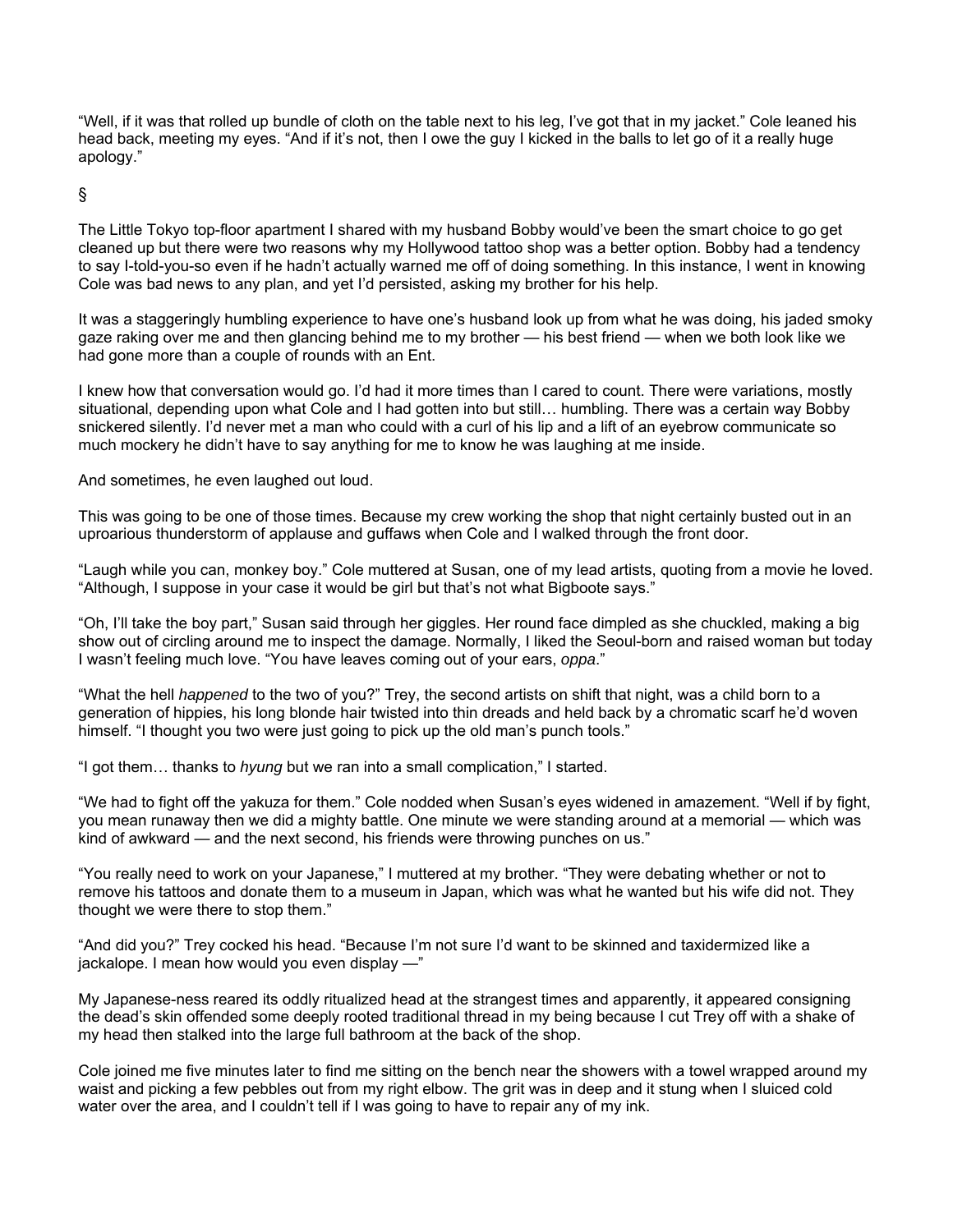"Hey, you're bleeding." Cole frowned, then dug his wallet out of his jeans' back pocket. "Hold on, I have some antiseptic wipes."

"In your wallet?" I eyed him suspiciously. "Although I suppose you no longer need the space for condoms."

"I've *never* kept condoms in my wallet." He tsked at me, straddling the bench and motioning me to turn so he could look at my arm. "Before…" Cole took a breath, his voice cracking. "Anyway, when Jae came along, most of our fun times were in the house so I didn't need to have anything in my wallet. Unlike Bobby…"

I would've objected to Cole calling Bobby… ready for sexual intimacy at the drop of a dime but I knew my husband's past. I knew my own. Monogamy was something neither one of us was looking for, but it found us. Actually, it did more than find us. It grabbed both of us by the balls, dragged us over in front of a priest with all of our friends around us, and we'd somehow found the words to promise each other a lifetime of fidelity and love.

There were times when I woke up and was shocked to see the gold wedding band on my finger, but I had no regrets.

Okay, a couple of regrets but they have nothing to do with Bobby and everything to do with us hiding our relationship from Cole only to have him find out because Bobby couldn't keep his mouth shut. It made for a couple of awkward dinners and then eventually, Cole's good nature took over.

Bobby wasn't who Cole would've wanted for me to fall in love with. He wasn't wrong. Bobby had been a volatile, loose, sarcastic bundle of contradictions… that I'd wanted to push down into a bed and fuck him silly from the moment I saw him. Even during the times that I hated him, he'd been there for me and now, always would be.

"You know, I was just teasing," Cole murmured, gently scraping the sidewalk debris out of my skin. "I'm glad the two of you are together."

The antiseptic stung, and I grabbed at the bench, knocking Cole's wallet over. It tumbled open, falling to the floor and an old folded piece of paper slid out of one of the card slots. Cole and I both reached for it, knocking our heads together, and I almost lost my towel when my fingers closed over the edge of the paper. He'd grab the wallet then held his hand out for the note.

I'd been an only child for most of my life, and I still had problems with the camaraderie of brotherhood. For all of their squabbling, Mike and Cole were staunch in their support for each other, but it took me a while to figure out their bickering was mostly hot air and ego. I struggled with it myself. Mostly, because I'm Japanese and they are American, but also it requires a lot of faith that the other person won't get angry at being poked at. I could tease my friends but somehow teasing the son of my mother was fraught with emotional danger.

Or at least that's how I thought of Mike. *Cole* I could tease the fuck out of.

"It's Korean." I grimaced because I realized how stupid that sounded as soon as I said it but I was shocked to see it wasn't in English for some reason. I recognize the handwriting. I knew Jae's strong block printing well. "When did he write this?"

"About three months after we'd met." Cole's eyes always went soft whenever he spoke of Jae. The sentimentality of his expression lasted for about a second then he grinned at me, turning into the charismatic charmer he normally showed the world. "You know, he said I love you first. Or at least, I like to think so. I didn't know it at the time because I don't speak Korean, but he said something and when I asked him what it meant, he told me I needed to learn Korean.

"Later on, I realized he'd said saranghae-yo." Cole chuckled, spreading out the paper so I could see those exact words written in Jae's distinctive handwriting. "He wrote this at the bottom of a long note telling me where he was going to be on a shoot junket and when I asked him what it meant, he told me… I needed to learn Korean. So, I knew exactly what it meant."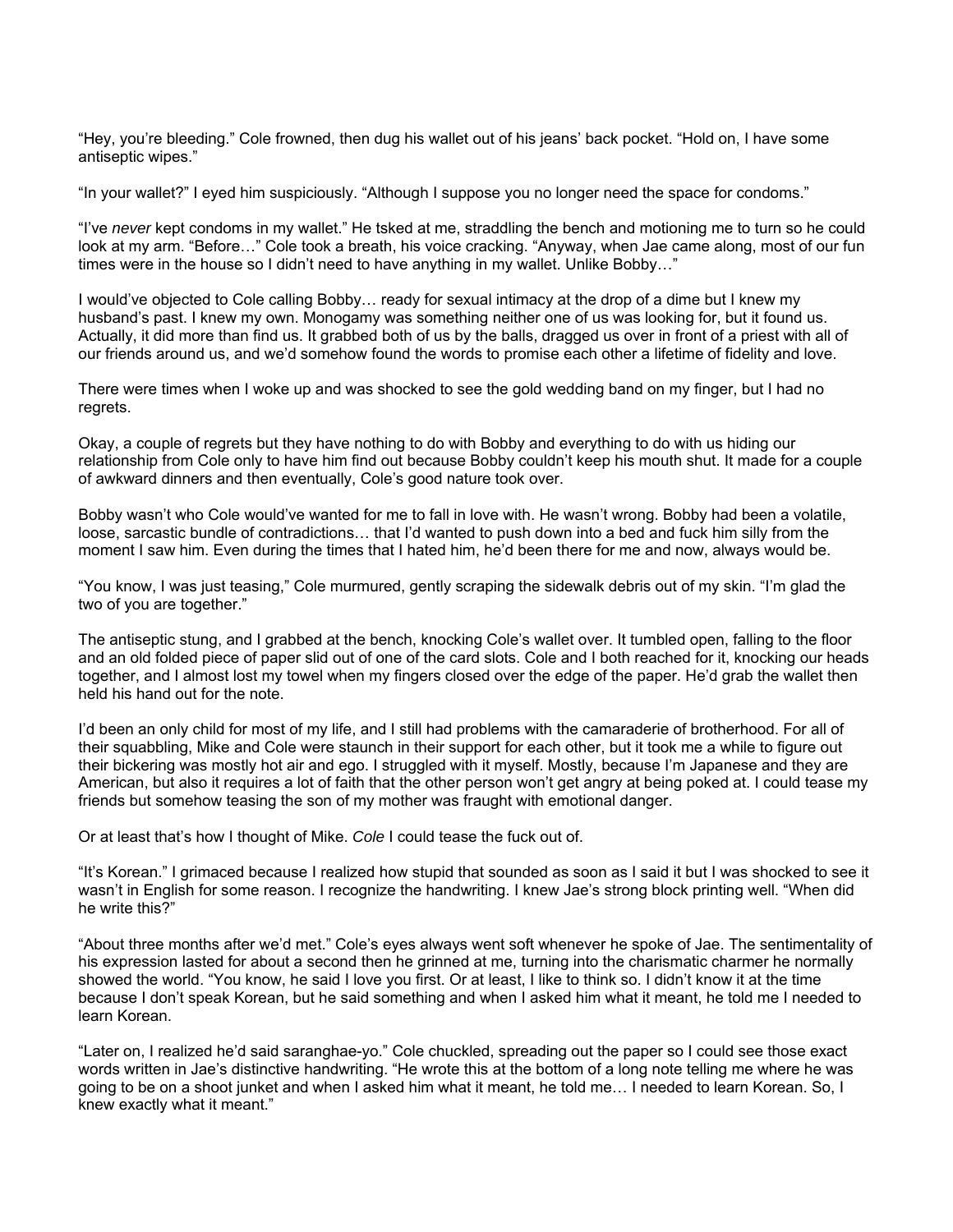"And you carried with you? Always?" I asked gently. The paper was creased and torn, obviously handled in million and one times before.

"Always. I will never not carry it," Cole replied. "There were times when I thought he would slip away from me but we fought so hard to be together, I will never take that for granted. I will never take *him* for granted."

"So then, *hyung*, let me put that on you so you can carry it forever. Let me put it on your wrist so you could see it all the time." I couldn't breathe through the hug Cole gave me, but it didn't matter. My effusive, golden retriever of a brother loved me enough… trusted me enough… to ink his lover's words on his skin.

"That is a fucking fantastic idea," Cole said, kissing my forehead noisily. "But first, for all that is holy, put on some pants."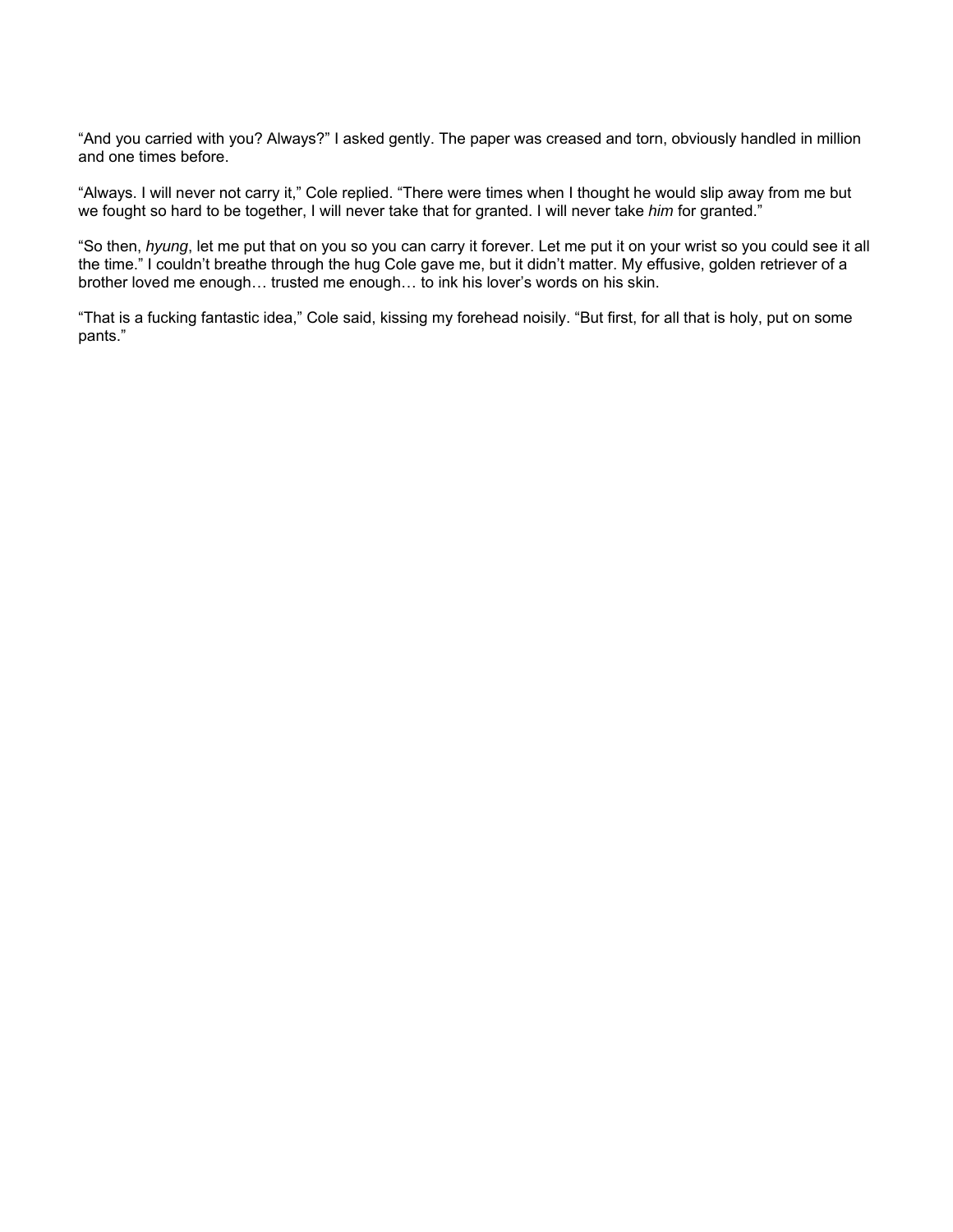# **Four**

## **San Francisco — Bear Jackson and Gus Scott**

415 Ink smelled of coffee, paint, and the sharp edge of stolen pleasure. Closing down for a couple of days was tricky but necessary. They'd repainted the walls that morning and refinished the floor until it gleamed. Bear spent a couple of hours putting up new half walls to cordon off the tattooing stations, so each artist could have a sense of privacy and ownership. Mace came up with the brilliant idea of hitting up used medical supply outlets to find room divider tracks for curtains they could pull around each stall if a client was feeling body shy. The other three — Luke, Gus, and Ivo — painted, cleaned and teased while they worked without complaint.

It was a sign of how far all five of them had come. How dedicated everyone was to the place that kept them fed and with a roof over their heads for the past few years. Refurbishing the shop had been Ivo's idea, one broached over a dinner meal with an eye to firm up 415's branding. The suggestion took off before Bear even had a chance to contemplate and the next thing he knew, there was a color scheme and merchandise in the works.

And every single brother had a hand in it and worked towards fulfilling the project… just like they had everything else they'd wanted.

The shop was a gamble, a pie-in-the-sky dream Bear had since the moment he'd picked up a tattoo machine and put it down on someone's skin. It was both humbling and scary to lay down a piece of art someone would walk away with and carry for the rest of their lives. He'd always felt a twinge of regret doing a cover up — even when the original tattoos were particularly hideous — because he knew how it felt to hope someone loved what they wore.

He'd tried talking Gus out of becoming an inker, but the pull of the machine and ink were too strong for his cousin — no, his baby brother — and the sometimes flighty, always roughly sensitive, blond artist had been bitten with the bug and now there was no going back. From the noises Ivo had begun making lately, Bear feared their youngest brother was going to go down the same path.

When Bear found himself looking at the mounting piles of bills from raising four young men in a broken-down, constantly under renovation Victorian house in the hills, finding a decent paying job where he could be home during the afternoons was next to impossible. Until he'd found tattooing and then Bear could breathe a sigh of relief because it was something he was *damned* good at.

Then Gus came along and blew Bear's mind.

The inkers at 415 Ink were competent and a couple were very good but like many tattoo artists, they lived in a transient state, working a particular shop and learning from its stable master inkers before moving on to another location. The pier-side shop only had one designated stall — Bear's — that is until today.

"So where are we going to put his name tag?" Mace held up the wooden placard Bear had made to go on the outside wall of Gus's stall. "And you know which one he wants?"

"I haven't told him yet but he likes that one over there. Put it up and we'll show them when were done." Bear adjusted one of the framed out pieces of wall then anchored it down. "Luke! See if you can get Heckle and Jekyll over there to start putting curtains up on the rails. Hang them in the middle in front of the stalls so they don't get any paint on them of the walls are wet."

"Got it. I'm on it." Luke shot a look over his shoulder where the two actual brothers in their cobbled-together family stood near the front of the shop arguing about the merchandise arrangement in the store window. "Wish me luck."

It took Gus almost two hours before he saw the sign with his name attached to the stall… about the time the shop was completely finished, and the staff arrived for the subsequent relaunch of 415 Ink. The smell of coffee was soon replaced with the yeasty froth of beer and a spicy aromatic cloud from the pizza and taco buffet set up by the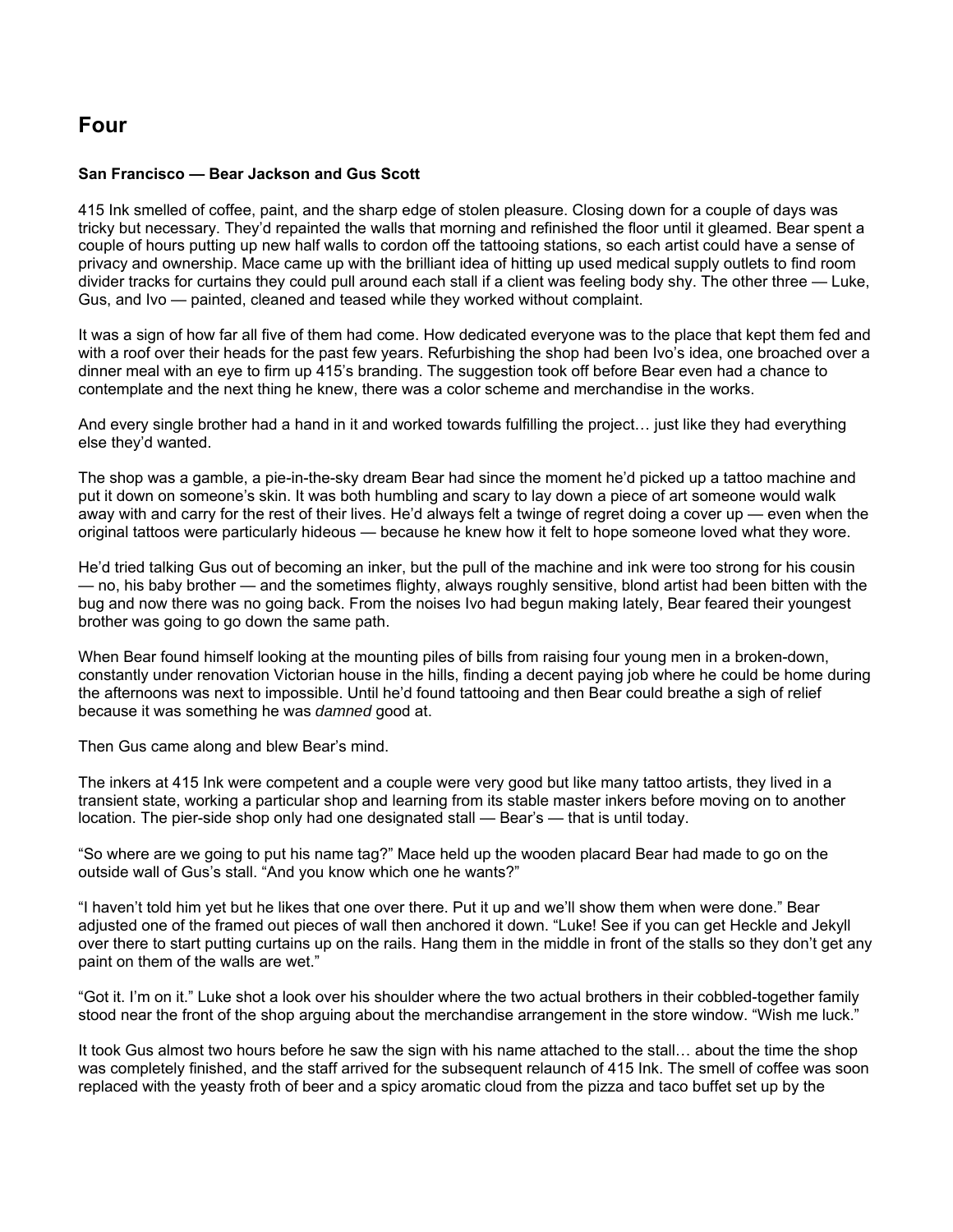reception area. His younger brother had been speechless and took the various backslapping he got from the family and other artists in stride.

Bear only saw a flicker of tears in Gus's pale blue eyes when Rey Montenegro hugged him and even then, only for a moment. There was something between them, Bear was sure of it, but as much as he wanted to encourage Rey with Gus, he wasn't sure if his younger brother was ready for any kind of relationship… especially since he had to learn how to love himself first.

It was close to nine at night by the time Gus cornered Bear to say thank you. The hug had come out of nowhere and was bone-crushingly fierce, but Bear welcomed his brother's affection, happy to feel Gus's joy in the embrace.

"Jesus, it's stupid, you know? I mean, it's just a fucking space but…" Gus let go of Bear, rocking back on his heels. "It's just so fucking big."

"How much have you had to drink, Goose?" Bear teased, tugging at Gus's shirt. "You're drooling."

"Nah, that's… Ivo spilled some soda on me." He glanced down then sputtered when Bear lifted his finger up to catch his nose. "Fuck you. Why do I fall for that?"

"Because you're an idiot." Bear laughed when his brother flipped him off. "I love you but sometimes you're an idiot."

"Hey, how drunk are you?" Gus's fingernail chimed against Bear's bottle. "I kind of want to commemorate today. Is that kind of stupid?"

"No, it's not stupid at all. And I've only had a couple of sips so I'm good to go," he replied. "What did you have in mind?"

What Gus proposed was easily within Bear's wheelhouse and once he had the design down on paper, Gus got a bit of ribbing from the other artists about his word choice, but his younger brother stood firm. If anyone needed a little bit of rebellion, it was Gus. He'd drifted after they'd all been put into foster care, finally latching onto Luke and then rolling into the family Bear knitted together but until he'd picked up a tattoo machine, Gus had been lost. The art that poured out of his blood and soul had been his own means of escaping the darkness stalking him but inking finally turned him outward… giving him an outlet to express himself in ways he hadn't imagined.

"Are you sure?" Bear asked as he shaved Gus's forearm. "It's kind of prime real estate. Sure you don't want to leave this for something more —"

"I can't imagine anything I want more than you doing me an eagle," Gus replied, running his free hand through his long, dirty blond hair. "It is everything that I am right now and everything that I need to be… done by you… here in 415 Ink. And I got my own fucking stall. What else could I ask for?"

Bear couldn't help but notice Gus's gaze drift over to where Rey and Mace were chatting up a couple of past clients. There was a palatable need in his brother's eyes and a longing expression he couldn't hide on his face. It hurt to see the want there if only because Gus *never* wanted anything. He'd always taken anything life gave him without chasing after more… never believing he deserved more than the scraps handed to him.

"You can be anything you want to be, Gus," Bear said as he laid down the stencil on his brother's arm. "I have faith in you. I can't wait to see what you do here. Shit, I can't wait to see what you do in life."

"I hope you're right." Gus's teeth flashed white with a quick smile then he said, "Go on, Bear, make me a rebel."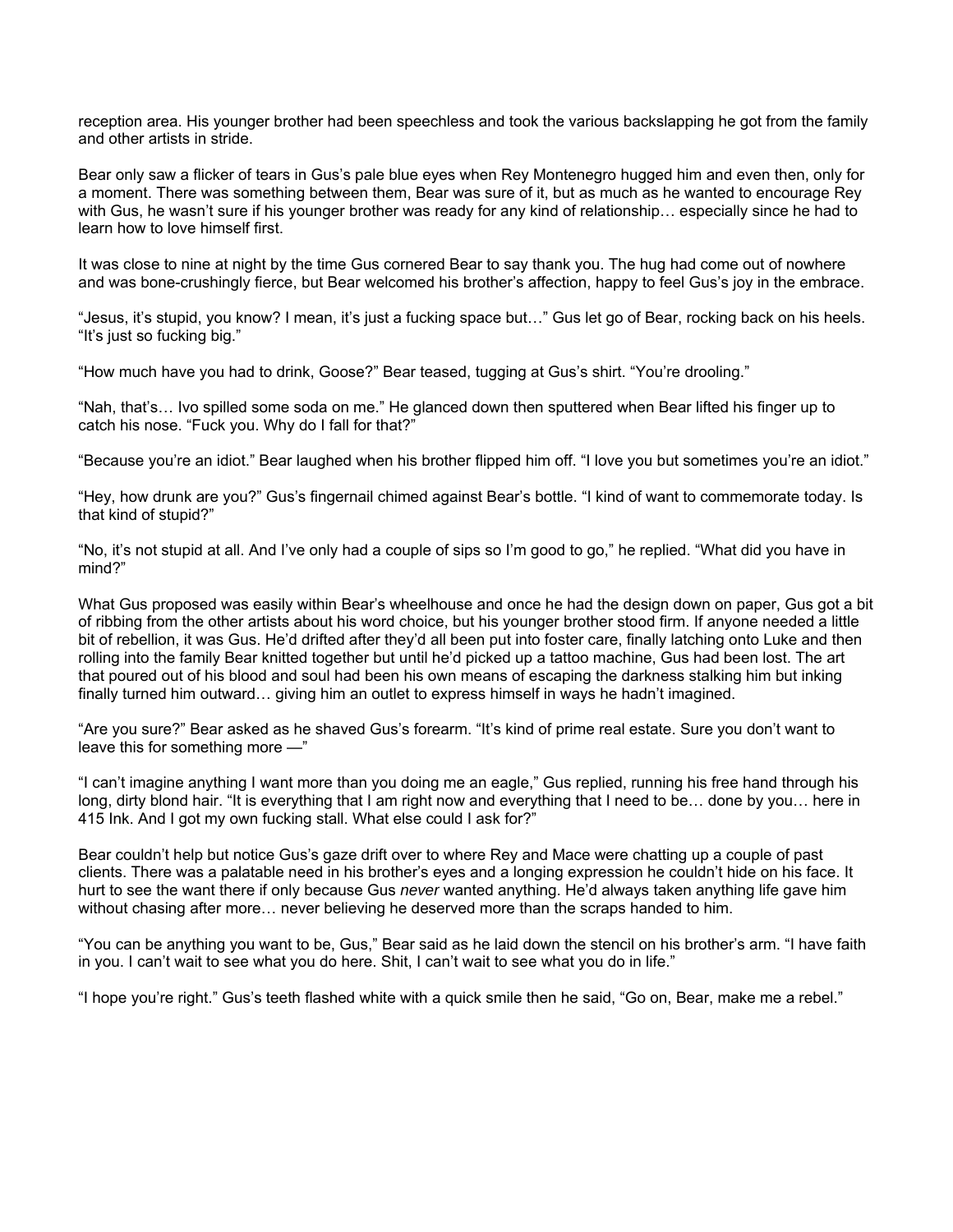# **Five**

### **San Francisco — Kane Morgan and Miki St. John**

There were very few times in his life when Miki was by his side as he strolled past the Fisherman's Wharf sign. That path was usually reserved for Rafe, Sionn and Connor, especially when they were on a run or hitting up the old crab shack for lunch. It seemed odd to have his rangy, too-pretty rock star of a lover walking next to him in bright daylight and not be headed to Finnegan's.

Even stranger were the stares Miki pulled in as he walked by small crowds of people. He *knew* Miki was famous. He couldn't turn on a radio without hearing Miki's voice rotating through a song list, and there'd been more than a few times when they were out and someone approached cautiously, eager to get Miki's attention but reluctant to interrupt.

That was when Kane remembered he shared Miki with the world. It wasn't a bad thing, especially when he watched his prickly lover turn bashful and shy. He could talk music for hours — and had, blowing their reservations at a dinner once — but just like the star Kane wore, Miki had a calling and enthusiastic fans were simply part of it.

Even if Miki hated the attention, he always stopped and listened, smiling when Kane knew he wanted to die a little bit inside when all eyes were on him, and he could see their faces. It'd taken a long time for Kane to understand the difference. Up close and personal was hard but on stage, Miki saw nothing but heard their voices, a chorus chanting back the band's words, filling in the silence Miki often nursed inside of himself. Performing was a way for Miki to bathe in the music and touch the stars.

"You always stop. You have to stop." Miki snorted with disgust when Connor innocently suggested the band excused themselves from fan encounters. "They're the reason we're up there. Somebody worked at a shitty job so they could see us up on stage. They might have eaten ramen for month for those tickets or even that album. Yeah, they don't own us but they've invested in us. And all I've got to invest in them is time so I'm always gonna stop."

While Kane agreed with the sentiment, today he hoped no one reached out to touch his rock star. Today was a long day coming, a gift he'd promised himself years before. Today was the day he would finally become a Morgan cop.

"It's shitty the parking structure so far away." Miki shivered a bit, ducking his head down when the light turned green, and they had to dash across the street through the chilly rain. "'Course I guess I should just be fucking glad there's a parking structure. Remember when you had to circle around a lot? And we used to have this beat-up old van that was bigger than a Cadillac so we'd have gigs down here at eight but came down to park in the afternoon and feed the meter just so we had a spot."

"You know, that's one of my biggest regrets... not seeing you guys play before." Kane snuck a look at Miki's pale face, worried that he was setting too hard of a pace for Miki's blown out knee. "You must have had some really kick ass shows."

Miki wrinkled his nose as if he'd just been served a large helping of bitter melon stew. "Not back then. I mean there are a lot of places down here that have good music but the ones that hired us were just looking for some background noise while everybody drank. We played covers mostly and there were some nights we drank more than what we were paid but it was fun. Mostly. Sometimes, not so much but that's what happens when you're in a band. This is the same place that we went to for Ichi, right? They've got a dog named… Earl."

"Of course you remember the dog," Kane chuckled. "Yeah, this is the place."

"I remember the guys. We partied with them a few times and Damie wants one of them — Gus — to do the artwork for our next album." Another light with three more to go and the cold drizzle turned into a downpour. "Fuck, we're going to be frozen by the time we get there."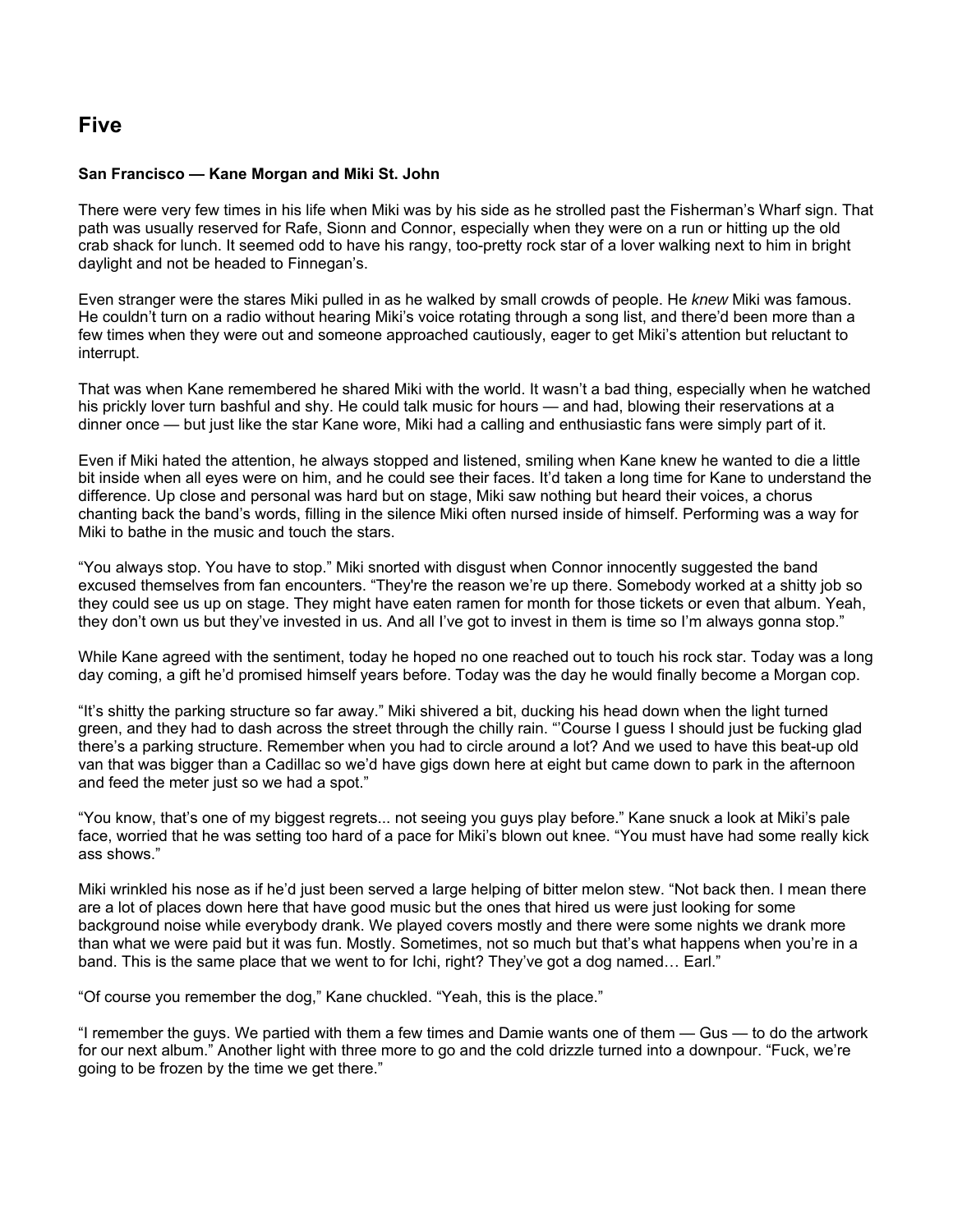"Well I know that they've got coffee going so we'll get some in you," he said, reaching for Miki's hand. The open intimacy wasn't something they did often and for a moment Kane wasn't sure if Miki would let him, but Miki didn't hesitate, threading their fingers together. "I really appreciate you coming down here with me. It means a lot."

"Duh, why wouldn't I? It's really important to you," Miki scoffed. "Like your — our — dad says, this thing is a twoway street and sometimes both of us have to drive but we should always be willing to be the passenger for the others dream."

"My da said that?" Kane slowed his stride as the sidewalk turned uneven. "Most of the advice I get from him is a reminder to breathe and do not try to cage you in."

"Okay, so yeah he says that more to Damie about me but the sentiment's the same. D gets a little hyper focused on the shit he wants to do and forgets about the rest of us but I can usually yank him back." Miki shrugged and edged in closer to Kane, an elegant feline grace to his walk. "Here, right?"

"Yeah. Here." Kane stopped in front of the tattoo shop's door to catch the moment before it passed. "Jesus, I've been waiting to do this for years."

"Okay so how about if we get the fuck inside and out of the cold?" Miki shivered again despite his heavy leather jacket. "I really need some coffee and you really need some ink."

It was a shock to see his father and older brother there in the shop. Kane couldn't speak… couldn't think past the bright sparkles of sentimental joy flowing through him. The hug from Connor was appropriately manly and brotherly, a bruising, ripped cracking moment then came his father's more gentle embrace.

Being held by Donal with Miki's hand pressed between his shoulder blades brought Kane to tears. He should have been made of sterner stuff but the Irish in him was strong and his family *cried*… with sorrow and with joy. It wasn't simply the hug. Everything about Donal wrapping his arms around him broke Kane's soul open. It was the familiar scent of Irish spring soap and the scratch of his father's knuckles on his cheek where Donal brushed away a tear. The hint of butterscotch on his father's breath was achingly sweet, a candy habit he never intended to break and one that always ensured he had a handful of treats ln his pockets for his children. And it was the smoky echo of peat and fresh green in his father's rumbling voice that always took Kane's heart home.

"I'm glad the two of you are here," Kane mumbled around his burgeoning emotions. "Funny, I just said that to Mick. Thought you guys had to work."

"Yer better half gave a sound argument for us being here even after ye told us not to come down." Donal's chuckle was as rich as the whiskey he liked. "So it was either respect yer wishes or listen to him. Ye see what we've chosen."

Kane cocked his head. "What did he say?"

"He told us to get the fuck down," Connor interjected. "He seemed pretty serious so I canceled my training session. And well, he's right. This is something we should do together. Like the first time."

"You three about done? Because you're standing in the middle of the doorway and I need some coffee," Miki grumbled, trying to get past them. "You guys are like mountains."

Bear was waiting for them once they actually got through the door and into the shop itself. If Barrett Jackson had looked a bit more Irish, he could pass for one of Kane's brothers, especially once Kane heard a sigh of exasperation when Ivo, one of Bear's younger brothers, came out of the back room followed by a very wet shaggy mutt with the tips of his ears dyed blue.

Miki of course headed for the dog and from the sounds of it made fast friends with Ivo and Earl.